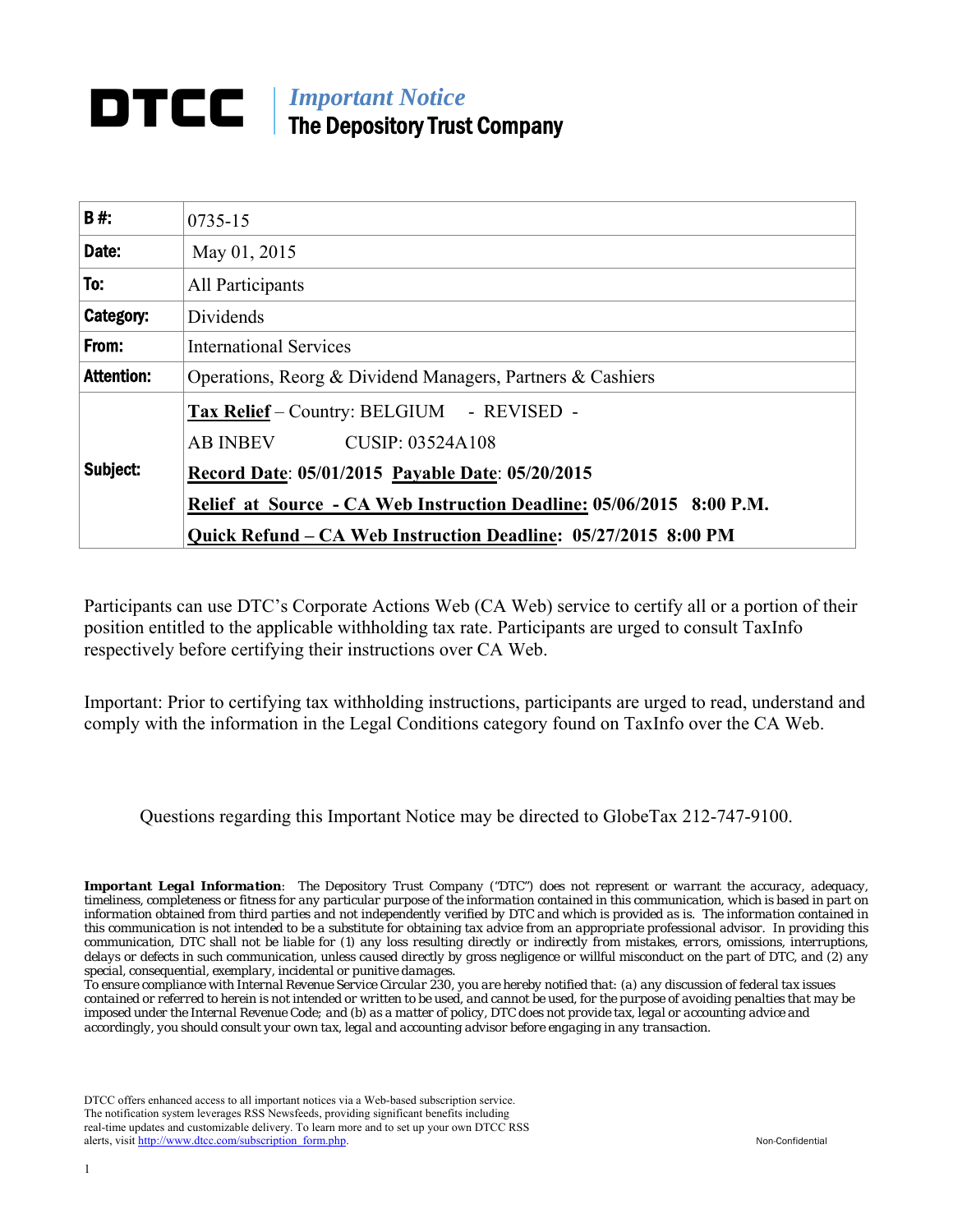

## **Anheuser-Busch InBev ("AB INBEV")**

has announced a cash dividend and BNY Mellon acts as Depositary for the Depositary Receipt ("DR") program.

Participants can use DTC's Corporate Actions Web ("CA Web") instructions tab to certify all or a portion of their position entitled to the applicable withholding tax rate. Use of these instruction methods will permit entitlement amounts to be paid through DTC. By electing, Participants agree to the Agreements, Fees, Representations and Indemnification below.

On DR pay date, all U.S. holders will have the opportunity to receive their full treaty benefits as outlined in the "Relief At Source (CA WEB) Eligibility Matrix." All non-U.S. holders and uncertified holders will receive this dividend net of the full Belgian statutory withholding tax of 25% with the possibility to reclaim as outlined in the "Long Form Eligibility Matrix."

# **DIVIDEND EVENT DETAILS** COUNTRY OF **ISSUANCE** BELGIUM COMPANY AB INBEV CUSIP# 03524A108 DEPOSITARY BNY MELLON DR RECORD DATE MAY 1, 2015 DR PAY DATE MAY 20, 2015 DR GROSS DIVIDEND RATE ON PAY DATE TBA ORD GROSS DIVIDEND RATE ON PAY DATE  $\left| \right|$   $\in$  2.00 RATIO 1 ORD: 1 DR STATUTORY WHT BIATOTOKI WITH 25%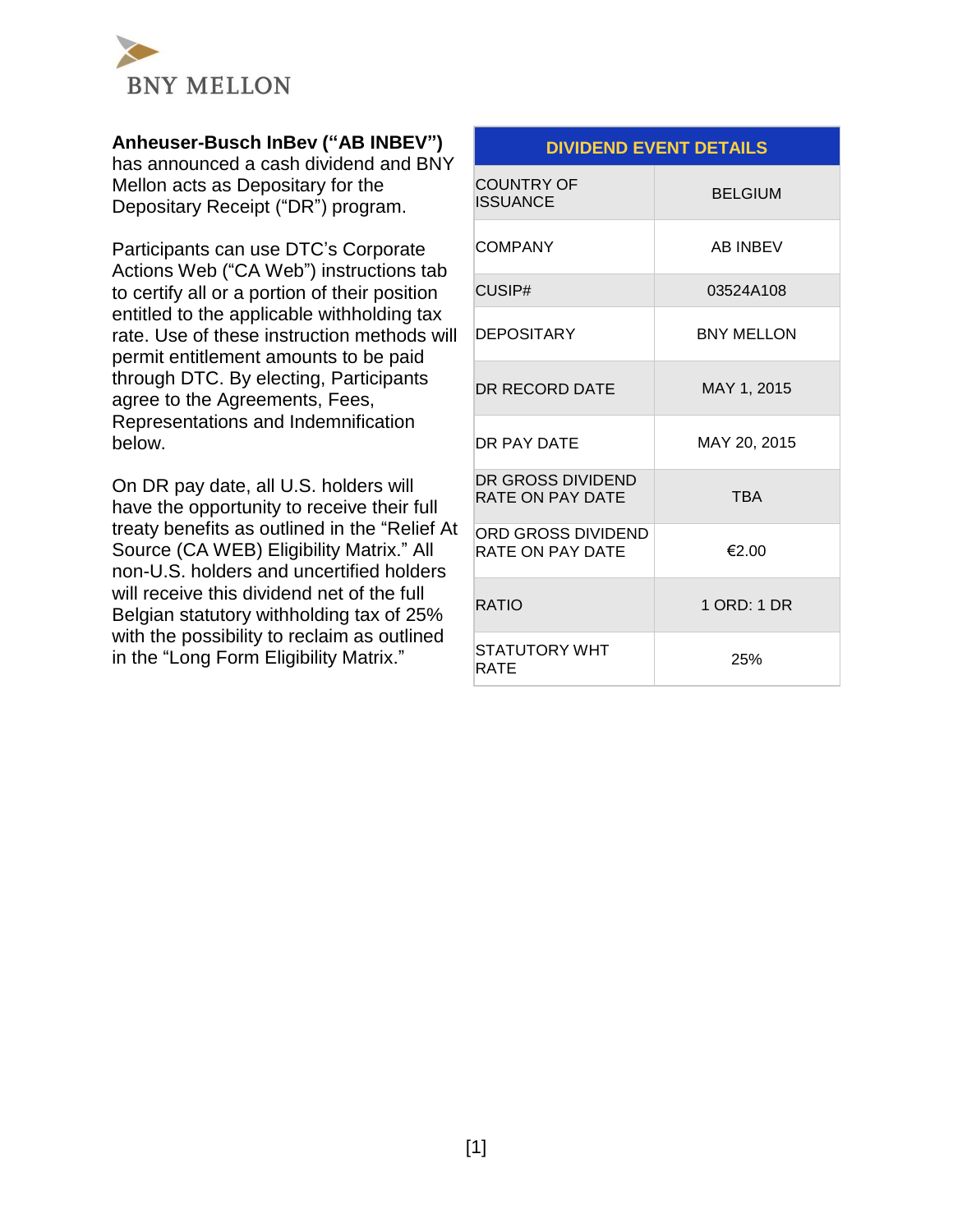| <b>FEES &amp; DEADLINES</b>       |                                           |                                 |                                 |                                                              |                                                               |  |
|-----------------------------------|-------------------------------------------|---------------------------------|---------------------------------|--------------------------------------------------------------|---------------------------------------------------------------|--|
| <b>FILING</b><br><b>METHOD</b>    | <b>BATCH</b>                              | <b>PAYMENT</b><br><b>METHOD</b> | <b>TAX RELIEF</b><br><b>FEE</b> | <b>MINIMUM FEE PER</b><br><b>BENEFICIAL</b><br><b>HOLDER</b> | <b>FINAL SUBMISSION</b><br><b>DEADLINE</b><br>(ALL TIMES EST) |  |
| <b>RELIEF AT</b><br><b>SOURCE</b> | PAYMENT ON DR<br><b>PAY DATE</b>          | <b>VIA DTC</b>                  | Up to \$0.0075<br>per DR        | \$0                                                          | MAY 6, 2015<br>(8PM)                                          |  |
| <b>QUICK</b><br><b>REFUND</b>     | PRIMARY LONG<br><b>FORM BATCH</b>         | <b>VIA DTC</b>                  | Up to \$0.0075<br>per DR        | \$25                                                         | MAY 27, 2015<br>(8PM)                                         |  |
| <b>LONG FORM</b>                  | POST-CA WEB<br>PROCESS;<br><b>ONGOING</b> | <b>CHECK</b>                    | Up to \$0.01<br>per DR          | \$25                                                         | <b>OCTOBER 31, 2019</b><br>(8PM)                              |  |

**Agreements, Fees, Representations, and Indemnification of Participants and Beneficial Owners**  We hereby agree that this tax relief assistance service is wholly voluntary and discretionary and outside the terms and conditions of any applicable deposit agreement. We hereby accept and agree to pay the fees of BNY Mellon of up to \$0.0075 per Depositary Receipt for Relief at Source, or up to \$0.0075 per Depositary Receipt for Quick Refund and up to \$0.01 per Depositary Receipt for Long Form (with a minimum of \$25) and any other charges, fees or expenses payable by or due to BNY Mellon or its agents, including any custodian, in connection with the tax reclaim process, or to tax authorities or regulators (which fees, charges or expenses may be deducted from the dividend or

any other distribution or by billing or otherwise in BNY Mellon's discretion). We hereby agree that any such fees, charges or expenses may be due and payable whether or not a successful reduction in rate or reclamation is obtained. We hereby acknowledge that fees paid to BNY Mellon may be shared with its agents and affiliates.

We hereby agree that in addition to statutory and documentation requirements, and the deduction of fees, tax relief benefits will be subject to review and approval by the applicable custodian and tax regulators, and that BNY Mellon is not providing any legal, tax, accounting or other professional advice on these matters and has expressly disclaimed any liability whatsoever for any loss howsoever arising from or in reliance hereto and should seek advice based upon their own particular circumstances from an independent tax advisor.

We certify that to the best of our knowledge that each of the beneficial holders identified are eligible for the preferential rates as stated and we declare that we have performed all the necessary due diligence to satisfy ourselves as to the accuracy of the information submitted to us by these beneficial holders.

We will be fully liable for any and all claims, penalties and / or interest, including without limitation, any foreign exchange fluctuations associated therewith. BNY Mellon shall not be liable for the failure to secure any refund. We expressly agree that BNY Mellon and its agents or affiliates shall not have any liability for, and we shall indemnify, defend and hold each of BNY Mellon and its agents and affiliates harmless from and against, any and all loss, liability, damage, judgment, settlement, fine, penalty, demand, claim, cost or expense (including without limitation fees and expenses of defending itself or enforcing this agreement) arising out of or in connection herewith.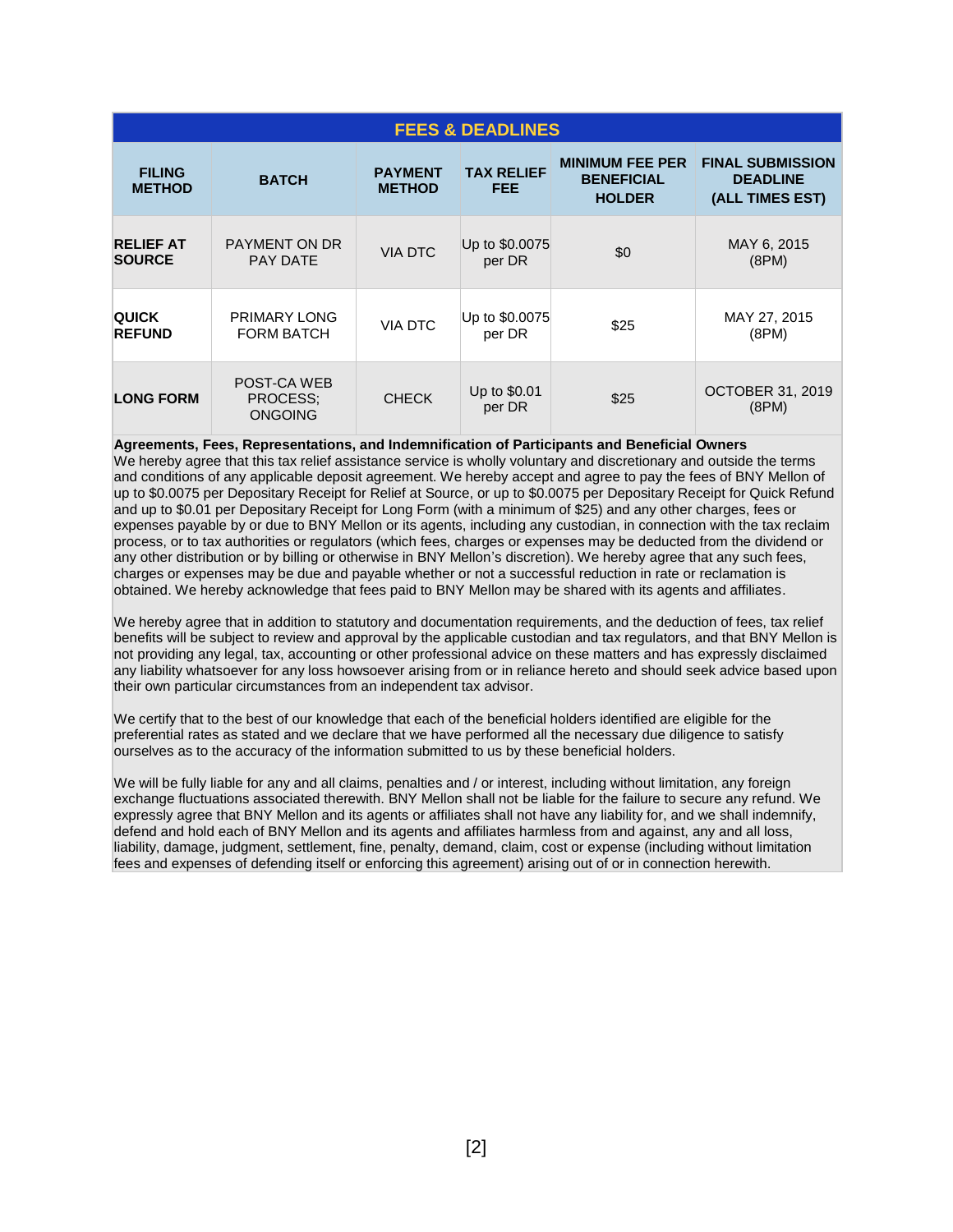| <b>RELIEF AT SOURCE / QUICK REFUND (CA WEB) ELIGIBILITY MATRIX</b>                                                                                                      |                               |                                                                                                                                                                                                                                              |                                                                                                                                                                                                                                                                                                                                                             |  |  |  |
|-------------------------------------------------------------------------------------------------------------------------------------------------------------------------|-------------------------------|----------------------------------------------------------------------------------------------------------------------------------------------------------------------------------------------------------------------------------------------|-------------------------------------------------------------------------------------------------------------------------------------------------------------------------------------------------------------------------------------------------------------------------------------------------------------------------------------------------------------|--|--|--|
| <b>RATE DESCRIPTION</b>                                                                                                                                                 | <b>RECLAIM</b><br><b>RATE</b> | <b>ELIGIBLE RESIDENTS</b>                                                                                                                                                                                                                    | <b>DOCUMENTATION REQUIRED</b>                                                                                                                                                                                                                                                                                                                               |  |  |  |
| UNFAVORABLE - 25%                                                                                                                                                       | 0%                            | NON-U.S. RESIDENTS                                                                                                                                                                                                                           | <b>NONE</b>                                                                                                                                                                                                                                                                                                                                                 |  |  |  |
| <b>FAVORABLE - 15%</b>                                                                                                                                                  | 10%                           | U.S. INDIVIDUALS<br>(INCLUDING IRAs & SEPs)<br><b>U.S. CHARITIES</b><br><b>U.S. POLITICAL</b><br>SUBDIVISION OR LOCAL<br><b>AUTHORITIES</b><br><b>U.S. CORPORATIONS</b><br>U.S. OTHER ENTITIES (S-<br>CORP, PARTNERSHIP,<br>TRUST OR ESTATE) | <b>ESP SUBMISSION</b><br>1.<br><b>COVER LETTER (EXHIBIT B)</b><br>2.<br>AUTHORIZATION LETTER (SIGNED BY<br>3.<br>BENEFICIAL HOLDER OR DTC<br>PARTICIPANT WITH POA) (EXHIBIT E)<br>FORM DIV 276 (EXHIBIT F)<br>4.<br>ORIGINAL IRS FORM 6166 (YEAR 2015)<br>5.<br>CERTIFICATE OF DIVIDEND PAYMENT<br>6.<br>(EXHIBIT D)<br>POWER OF ATTORNEY<br>7 <sub>1</sub> |  |  |  |
| $EXEMENT - 0%$                                                                                                                                                          | 25%                           | <b>U.S. PENSIONS</b><br>UNDER IRS SECTIONS 401(a)<br>and $501(a)$                                                                                                                                                                            | <b>ESP SUBMISSION</b><br>1.<br><b>COVER LETTER (EXHIBIT B)</b><br>2.<br>AUTHORIZATION LETTER (SIGNED BY<br>3.<br>BENEFICIAL HOLDER OR DTC<br>PARTICIPANT WITH POA) (EXHIBIT E)<br>ANNEXE 26 (EXHIBIT C)<br>4.<br>ORIGINAL IRS FORM 6166 (YEAR 2015)<br>5.<br>CERTIFICATE OF DIVIDEND PAYMENT<br>6.<br>(EXHIBIT D)<br>POWER OF ATTORNEY<br>7 <sup>1</sup>    |  |  |  |
| PARTICIPATING IN RELIEF AT SOURCE IS WHOLLY VOLUNTARY AND DISCRETIONARY, HOWEVER, IT IS THE ONLY<br>WAY TO OBTAIN THE REDUCED WITHHOLDING TAX RATE ON THE PAYABLE DATE. |                               |                                                                                                                                                                                                                                              |                                                                                                                                                                                                                                                                                                                                                             |  |  |  |

N.B.: EFFECTIVE JANUARY 1, 2013, DUE TO THE AMENDMENT OF THE ROYAL DECREE EXECUTING THE BELGIAN INCOME TAX CODE ARTICLE 106 PARAGRAPH 2 AND PARAGRAPH 4, ONLY PENSION FUNDS ARE ENTITLED TO **EXEMPTION** FROM BELGIAN WITHHOLDING TAX ON DIVIDENDS.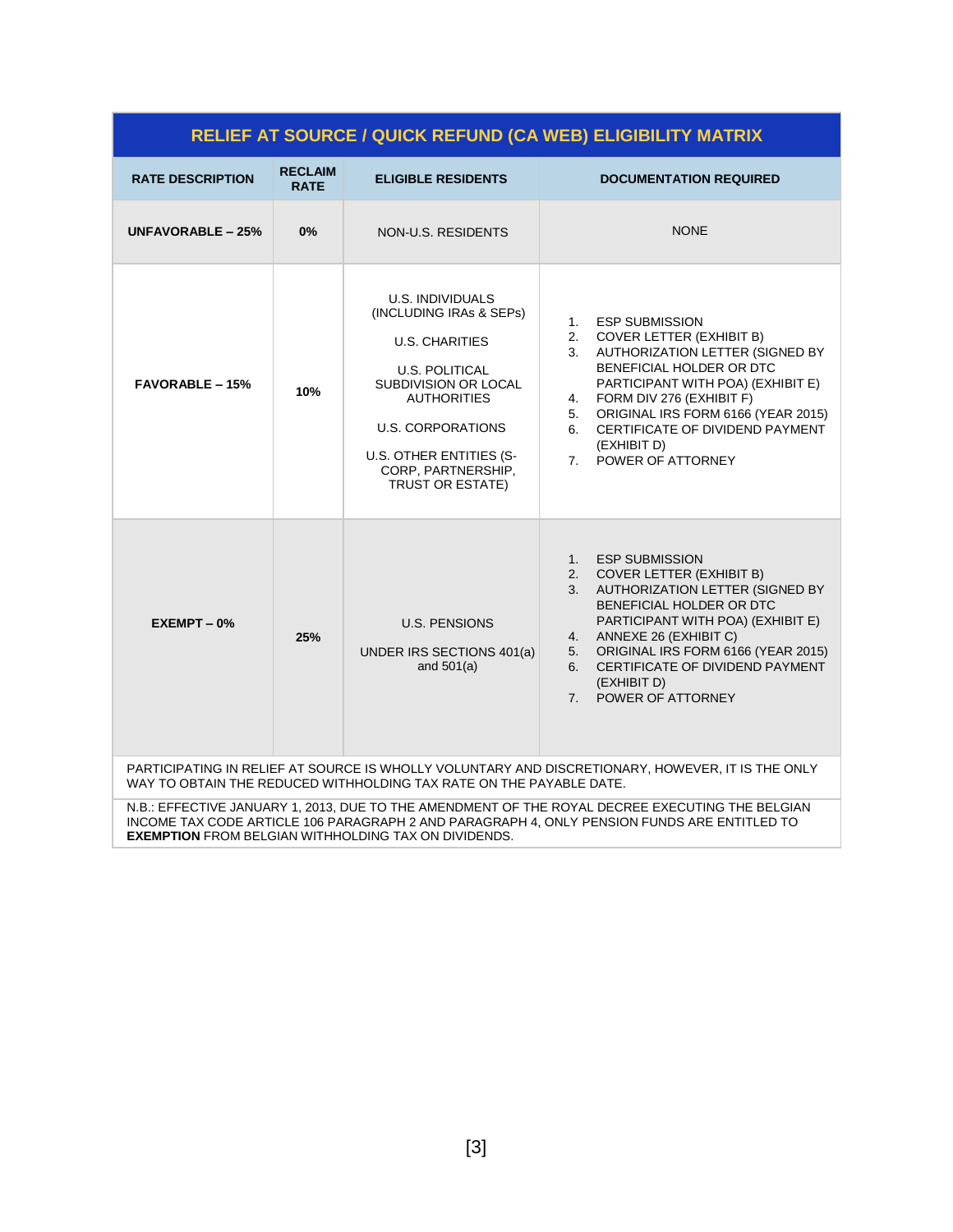| <b>LONG FORM ELIGIBILITY MATRIX</b>         |                               |                                                                                                                                                                                   |                                                                                                                                                                                                                                                                                                                                                            |  |  |
|---------------------------------------------|-------------------------------|-----------------------------------------------------------------------------------------------------------------------------------------------------------------------------------|------------------------------------------------------------------------------------------------------------------------------------------------------------------------------------------------------------------------------------------------------------------------------------------------------------------------------------------------------------|--|--|
| <b>RATE DESCRIPTION</b>                     | <b>RECLAIM</b><br><b>RATE</b> | <b>ELIGIBLE RESIDENTS</b>                                                                                                                                                         | <b>DOCUMENTATION REQUIRED</b>                                                                                                                                                                                                                                                                                                                              |  |  |
| UNFAVORABLE - 25%                           | 0%                            | NON-TREATY<br><b>COUNTRIES</b>                                                                                                                                                    | <b>NONE</b>                                                                                                                                                                                                                                                                                                                                                |  |  |
| <b>FAVORABLE - 20 %</b><br><b>LONG FORM</b> | 5%                            | EGYPT, THAILAND, TURKEY                                                                                                                                                           | <b>ESP SUBMISSION</b><br>1.<br><b>COVER LETTER (EXHIBIT B)</b><br>2.<br>3.<br>AUTHORIZATION LETTER (SIGNED BY<br>BENEFICIAL HOLDER OR DTC<br>PARTICIPANT WITH POA) (EXHIBIT E)<br>CERTIFIED FORM DIV 276 (EXHIBIT F)<br>4.<br>CERTIFICATE OF DIVIDEND PAYMENT<br>5.<br>(EXHIBIT D)<br>POWER OF ATTORNEY<br>6.                                              |  |  |
| <b>FAVORABLE - 15%</b><br><b>LONG FORM</b>  | 10%                           | U.S. INDIVIDUALS (IRAs &<br>SEPs INCLUDED)<br><b>U.S. CHARITIES</b><br><b>U.S. CORPORATIONS</b><br><b>U.S. OTHER ENTITIES</b><br>(S-CORP, PARTNERSHIP,<br><b>TRUST OR ESTATE)</b> | <b>ESP SUBMISSION</b><br>1.<br><b>COVER LETTER (EXHIBIT B)</b><br>2.<br>AUTHORIZATION LETTER (SIGNED BY<br>3.<br>BENEFICIAL HOLDER OR DTC<br>PARTICIPANT WITH POA) (EXHIBIT E)<br>FORM DIV 276 (EXHIBIT F)<br>4.<br>ORIGINAL IRS FORM 6166 (YEAR 2015)<br>5.<br>CERTIFICATE OF DIVIDEND PAYMENT<br>6.<br>(EXHIBIT D)<br>POWER OF ATTORNEY<br>7.            |  |  |
| $FAVORABLE - 15%$<br><b>LONG FORM</b>       | 10%                           | SEE APPENDIX A FOR LIST<br>OF TREATY COUNTRIES                                                                                                                                    | <b>ESP SUBMISSION</b><br>1.<br><b>COVER LETTER (EXHIBIT B)</b><br>2.<br>AUTHORIZATION LETTER (SIGNED BY<br>3.<br>BENEFICIAL HOLDER OR DTC<br>PARTICIPANT WITH POA) (EXHIBIT E)<br>CERTIFIED FORM DIV 276 (EXHIBIT F)<br>4.<br>CERTIFICATE OF DIVIDEND PAYMENT<br>5.<br>(EXHIBIT D)<br>POWER OF ATTORNEY<br>6.                                              |  |  |
| <b>FAVORABLE - 10 %</b><br><b>LONG FORM</b> | 15%                           | BAHRAIN, BULGARIA, CHINA,<br>CONGO, HUNGARY, KUWAIT,<br>MAURITIUS, MOROCCO,<br>RUSSIA, TAIWAN, UNITED ARAB<br><b>EMIRATES, UNITED KINGDOM</b>                                     | <b>ESP SUBMISSION</b><br>1.<br><b>COVER LETTER (EXHIBIT B)</b><br>2.<br>3.<br>AUTHORIZATION LETTER (SIGNED BY<br>BENEFICIAL HOLDER OR DTC<br>PARTICIPANT WITH POA) (EXHIBIT E)<br>CERTIFIED FORM DIV 276 (EXHIBIT F)<br>4.<br>CERTIFICATE OF DIVIDEND PAYMENT<br>5.<br>(EXHIBIT D)<br>POWER OF ATTORNEY<br>6.                                              |  |  |
| EXEMPT-0%<br><b>LONG FORM</b>               | 25%                           | <b>U.S. PENSIONS</b><br>UNDER IRS SECTIONS<br>$401(a)$ , $501(a)$                                                                                                                 | <b>ESP SUBMISSION</b><br>1.<br>2. COVER LETTER (EXHIBIT B)<br>3. AUTHORIZATION LETTER (SIGNED BY<br>BENEFICIAL HOLDER OR DTC<br>PARTICIPANT WITH POA) (EXHIBIT E)<br>ANNEXE 26 (EXHIBIT C)<br>4.<br>ORIGINAL IRS FORM 6166 (YEAR 2015)<br>5.<br>CERTIFICATE OF DIVIDEND PAYMENT<br>6.<br>(EXHIBIT D)<br>POWER OF ATTORNEY<br>7.                            |  |  |
| EXEMPT-0%<br><b>LONG FORM</b>               | 25%                           | QUALIFYING NON-U.S.<br><b>PENSIONS</b>                                                                                                                                            | <b>ESP SUBMISSION</b><br>1.<br><b>COVER LETTER (EXHIBIT B)</b><br>2.<br>AUTHORIZATION LETTER (SIGNED BY<br>3.<br>BENEFICIAL HOLDER OR DTC<br>PARTICIPANT WITH POA) (EXHIBIT E)<br>ANNEXE 26 (EXHIBIT C)<br>4.<br>ORIGINAL CERTIFICATE OF RESIDENCY<br>5.<br>(YEAR 2015)<br>CERTIFICATE OF DIVIDEND PAYMENT<br>6.<br>(EXHIBIT D)<br>POWER OF ATTORNEY<br>7. |  |  |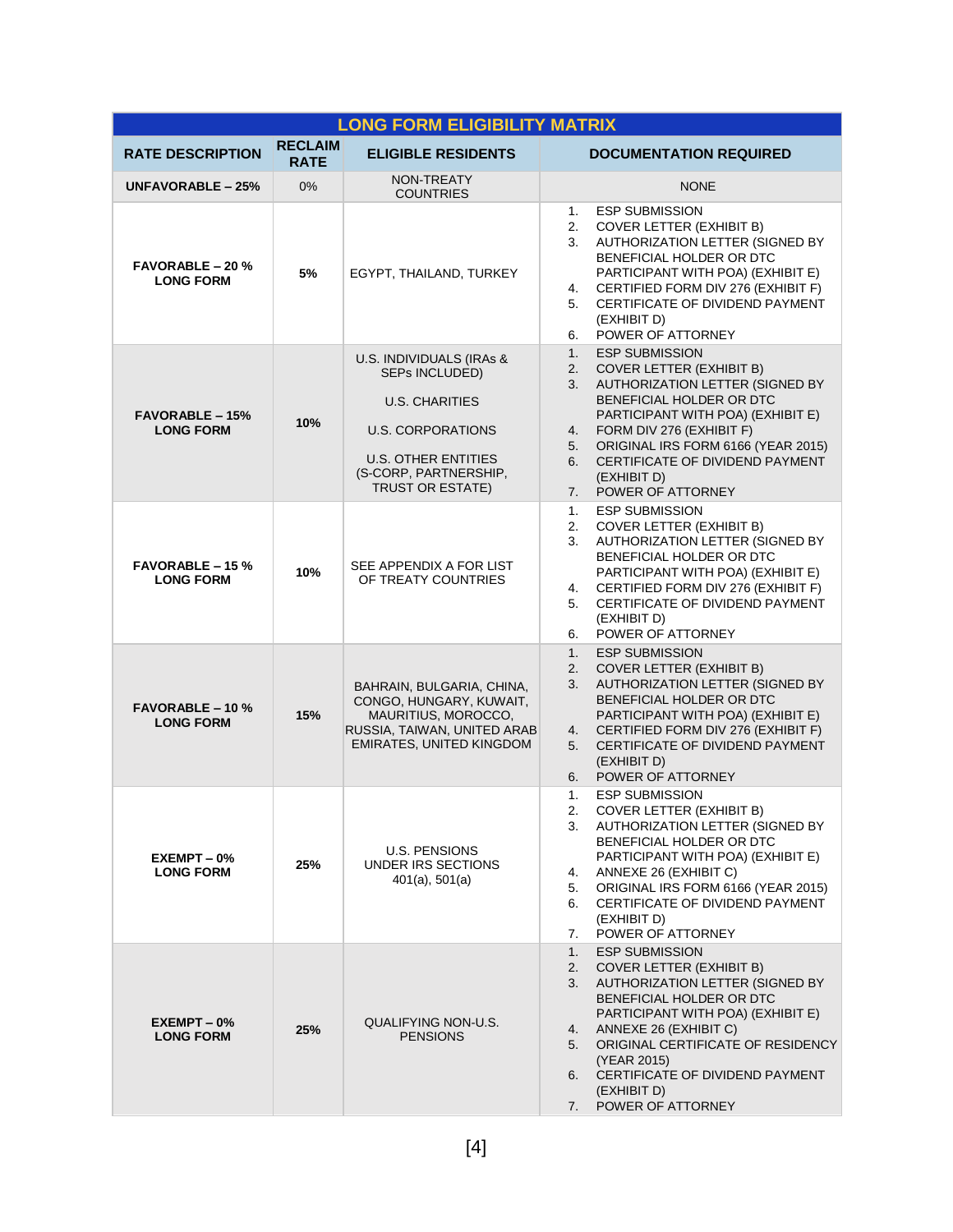### **NOTE ON QUALIFYING NON-U.S. PENSIONS**

**According to Belgium Statutory law, all foreign pension funds are exempt as long as certain conditions are met. The Exempt 0% rate applies on dividends paid to pension funds if they comply with the following cumulative conditions:**

- **They are non-resident,**
- **They are the Beneficial Owners of the income,**
- **They are tax exempt,**
- **They must have legal personality of which the only purpose is managing and investing funds for the purpose of paying pensions AND with a non-profit purpose in activities,**
- **They must not be under a contractual arrangement to pay the income to another entity.** •

|                                                                   | <b>DESCRIPTION OF VARIOUS DOCUMENTATION</b>                                                                                                                                                                                                                                                                                |                      |                                                                                                              |
|-------------------------------------------------------------------|----------------------------------------------------------------------------------------------------------------------------------------------------------------------------------------------------------------------------------------------------------------------------------------------------------------------------|----------------------|--------------------------------------------------------------------------------------------------------------|
| <b>DOCUMENT NAME</b>                                              | <b>DESCRIPTION</b>                                                                                                                                                                                                                                                                                                         | <b>ORIGINAL/COPY</b> | <b>SIGNATURE</b><br><b>REQUIREMENTS</b>                                                                      |
| <b>COVER LETTER</b><br>(EXHIBIT B)                                | COVER LETTER REQUIRED OF ALL CLAIMS<br>WHICH ADVISES THE DEPOSITARY OF THE<br>SALIENT DETAILS OF THE CLAIM.                                                                                                                                                                                                                | <b>ORIGINAL</b>      | <b>DTC PARTICIPANT</b>                                                                                       |
| DIV 276 FORM*<br>(EXHIBIT F)                                      | THIS IS THE BELGIAN TAX FORM USED FOR<br>FILING PARTIAL REFUNDS.<br>* NOTE: STARTING 01/01/2014 THIS FORM<br>MUST BE STAMPED (CERTIFIED) BY THE<br>LOCAL TAX AUTHORITY-ONLY U.S. FORM<br>6166 MAY BE SUBMITTED AS A STAND-ALONE<br>DOCUMENT.                                                                               | <b>ORIGINAL</b>      | <b>DTC PARTICIPANT</b>                                                                                       |
| <b>ANNEXE 26</b><br>(EXHIBIT C)                                   | THIS IS A CERTIFICATE OF EXEMPTION AND IS<br>ONLY REQUIRED FOR THOSE SEEKING<br><b>EXEMPTION FROM BELGIUM WITHHOLDING</b><br>TAX.                                                                                                                                                                                          | <b>ORIGINAL</b>      | DTC PARTICIPANT                                                                                              |
| <b>IRS FORM 6166</b>                                              | <b>ISSUED BY THE INTERNAL REVENUE</b><br>SERVICE, STATING THE NAME OF THE<br>BENEFICIAL HOLDER. THE TAX YEAR MUST BE<br>THE SAME AS THE YEAR OF THE DIVIDEND<br>PAYMENT.                                                                                                                                                   | <b>ORIGINAL</b>      | <b>IRS REPRESENTATIVE</b>                                                                                    |
| <b>POWER OF ATTORNEY</b>                                          | TWO POWER OF ATTORNEYS ARE<br>REQUESTED IN ALL CASES WHERE A DTC<br>PARTICIPANT IS SIGNING ON BEHALF OF THE<br>BENEFICIAL HOLDER ON THE DIV 276 FORM.<br>OR THE ANNEXE 26. POAS ARE REQUIRED.<br>ONE FROM THE BENEFICIAL<br>HOLDER TO THE DTC PARTICIPANT<br>AND ONE FROM THE DTC PARTICIPANT TO<br>BNY MELLON / GLOBETAX. | <b>COPY</b>          | <b>BENEFICIAL HOLDER AND</b><br><b>DTC PARTICIPANT</b>                                                       |
| <b>CERTIFICATION OF</b><br><b>DIVIDEND PAYMENT</b><br>(EXHIBIT D) | PROVIDES A BREAKDOWN OF THE DIVIDEND<br>PAYMENT. MUST BE SUBMITTED ON YOUR<br>COMPANY'S LETTERHEAD.                                                                                                                                                                                                                        | <b>ORIGINAL</b>      | <b>DTC PARTICIPANT</b>                                                                                       |
| <b>AUTHORIZATION</b><br><b>LETTER (EXHIBIT E)</b>                 | ALLOWS DEPOSITARY BANK TO:<br><b>CREATE THE NECESSARY</b><br>1.<br>DOCUMENTATION (DIV 276 OR<br>ANNEXE 26)<br>2. CREATE CERTIFICATE OF DIVIDEND<br><b>PAYMENT</b><br>SUBMIT APPLICATION ON BEHALF OF<br>3.<br>THE BENEFICIAL HOLDER<br><b>RECEIVE THE REIMBURSEMENT</b><br>4.<br><b>AMOUNT</b>                             | <b>ORIGINAL</b>      | <b>BENEFICIAL HOLDER</b><br>OR.<br>DTC PARTICIPANT (WITH<br>ADDITIONAL POA FROM<br><b>BENEFICIAL HOLDER)</b> |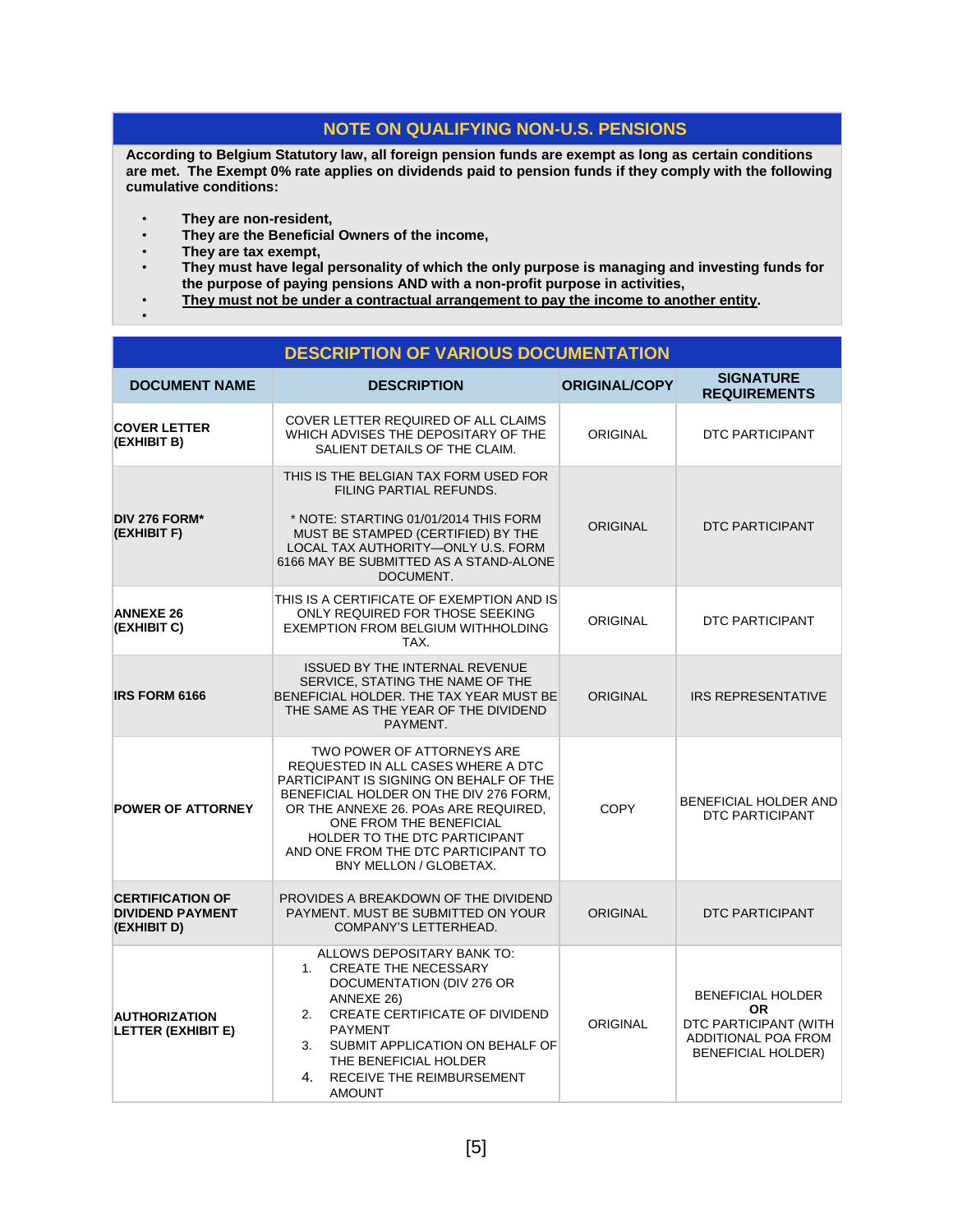| <b>CONTACT DETAILS</b>      |                                  |  |  |  |
|-----------------------------|----------------------------------|--|--|--|
| PRIMARY CONTACT             | KASEY HARBES                     |  |  |  |
| DOMESTIC PHONE / FAX (U.S.) | 1-800-915-3536 / 1-800-985-3536  |  |  |  |
| INTERNATIONAL PHONE / FAX   | 1-212-747-9100 / 1-212-747-0029  |  |  |  |
| <b>EMAIL ADDRESS</b>        | KASEY HARBES@GLOBETAX.COM        |  |  |  |
| <b>COMPANY</b>              | GLOBETAX AS AGENT FOR BNY MELLON |  |  |  |
| <b>STREET ADDRESS</b>       | 90 BROAD STREET 16TH FLOOR       |  |  |  |
| CITY/STATE/ZIP              | NEW YORK, NY 10004               |  |  |  |
| ADDITIONAL CONTACTS         | JENNY LIN                        |  |  |  |

# **ESP**

**DOWERED GLOBETAX** 

**BNY Mellon, offers ESP powered by GlobeTax, to simplify the transmission of beneficial holder data. Required documentation, as outlined in this Important Notice, must be received by the Depositary before the claim can be considered valid.** 

**These claims should be submitted through the following web site. (Requires a one-time registration): [https://esp.globetax.com](https://esp.globetax.com/)**

**Please contact Kasey Harbes at 1-800-915-3536 if you have any questions about this process.**

### PLEASE NOTE:

**WHEN SUBMITTING** RELIEF AT SOURCE **CLAIMS THROUGH ESP,** 

YOU MUST SELECT THE RELIEF AT SOURCE OPTION

**AND SUBMIT ALL APPROPRIATE DOCUMENTATION BY THE DEADLINE SET FORTH IN THIS IMPORTANT NOTICE.**

SELECTING OPTIONS OTHER THAN RELIEF AT SOURCE, WILL NOT BE CONSIDERED FOR RELIEF AT SOURCE.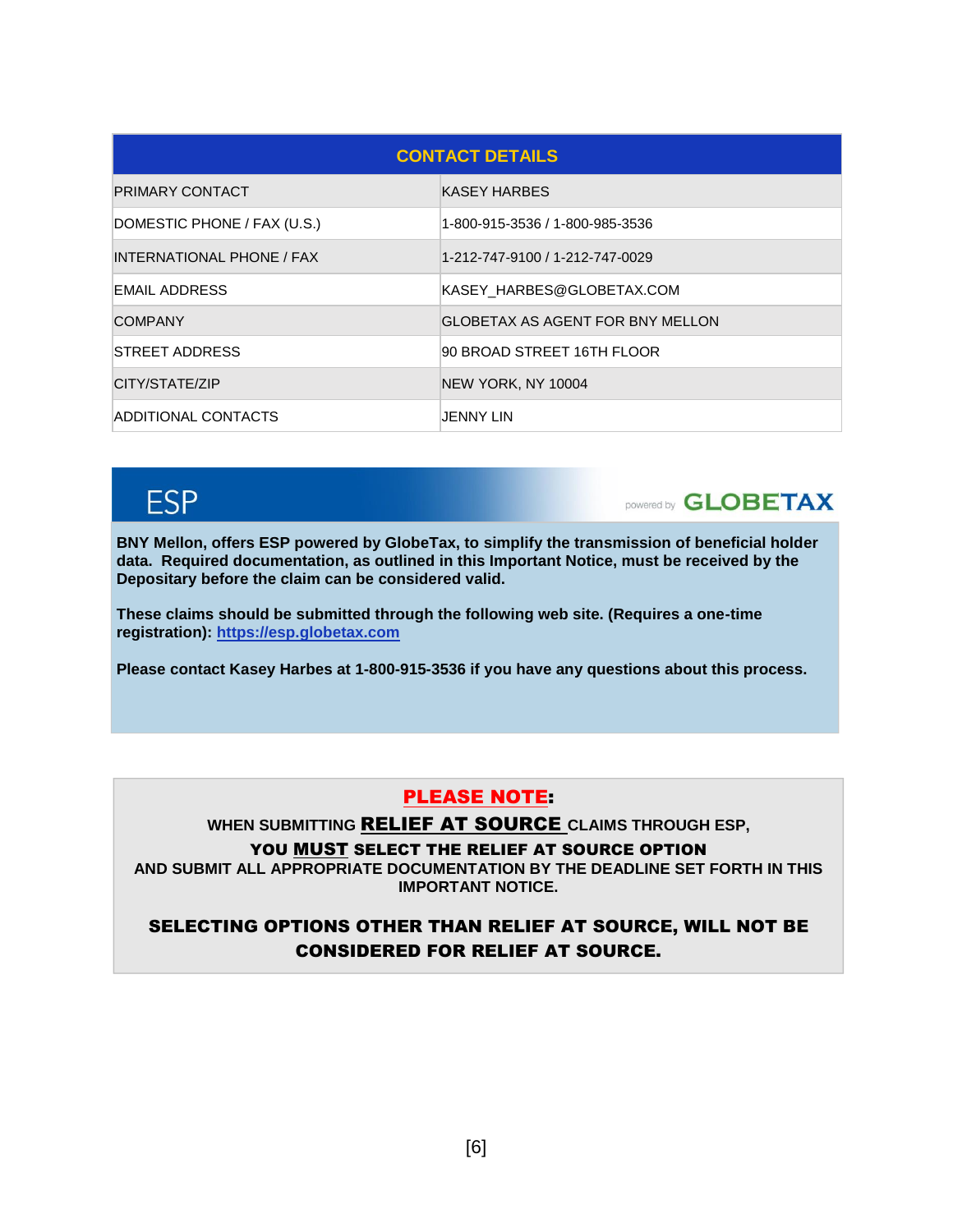# **DISCLAIMER**

#### **Warning and Disclaimer:**

BNY Mellon will not be responsible for the truth or accuracy of any submissions received by it and following the procedures set forth herein or otherwise submitting any information, all participants and holders, whether or not agree to indemnify and hold harmless BNY Mellon and its agents for any and all losses, liabilities and fees (including reasonable fees and expenses of counsel) incurred by any of them in connection herewith or arising herefrom. BNY Mellon and its agents will be relying upon the truth and accuracy of any and all submissions received by them in connection herewith the tax relief process and shall hold all participants and DR holders of DRs liable and responsible for any losses incurred in connection therewith or arising there from. There is no guarantee that the applicable tax authorities will accept submissions for relief. Neither BNY Mellon nor its agents shall be responsible or liable to any holders of DRs in connection with any matters related to, arising from, or in connection with the tax relief process described herein. See also "Agreements, Fees, Representations and Indemnification" above.

All tax information contained in this Important Notice is based on a good faith compilation of information obtained and received from multiple sources. The information is subject to change. Actual deadlines frequently vary from the statutory deadlines because of local market conditions and advanced deadlines set by local agents. To mitigate risk it is strongly advised that Participants file their claims as soon as possible as the depositary and/or their agents will not be liable for claims filed less than six months before the specified deadline. In the event that local market rules, whether implemented by a local agent or a Tax Authority, conflict with the information provided in the important notice, either prior to or after publication, the local market rules will prevail.

#### **All Post-Electronic Reclaims filing Long-Form:**

U.S. residents and non-U.S. residents who have missed the Relief at Source and Quick Refund Process deadlines may file for a "long-form" refund by submitting a claim via either ESP or traditional methods to BNY Mellon / GlobeTax prior to the expiry of the right to claim. Based on their county, that period generally expires five (5) years from the end of the year in which the dividend was paid in the local market. Claims received after the long form deadline will be filed on a best effort basis at the discretion of BNY Mellon / GlobeTax.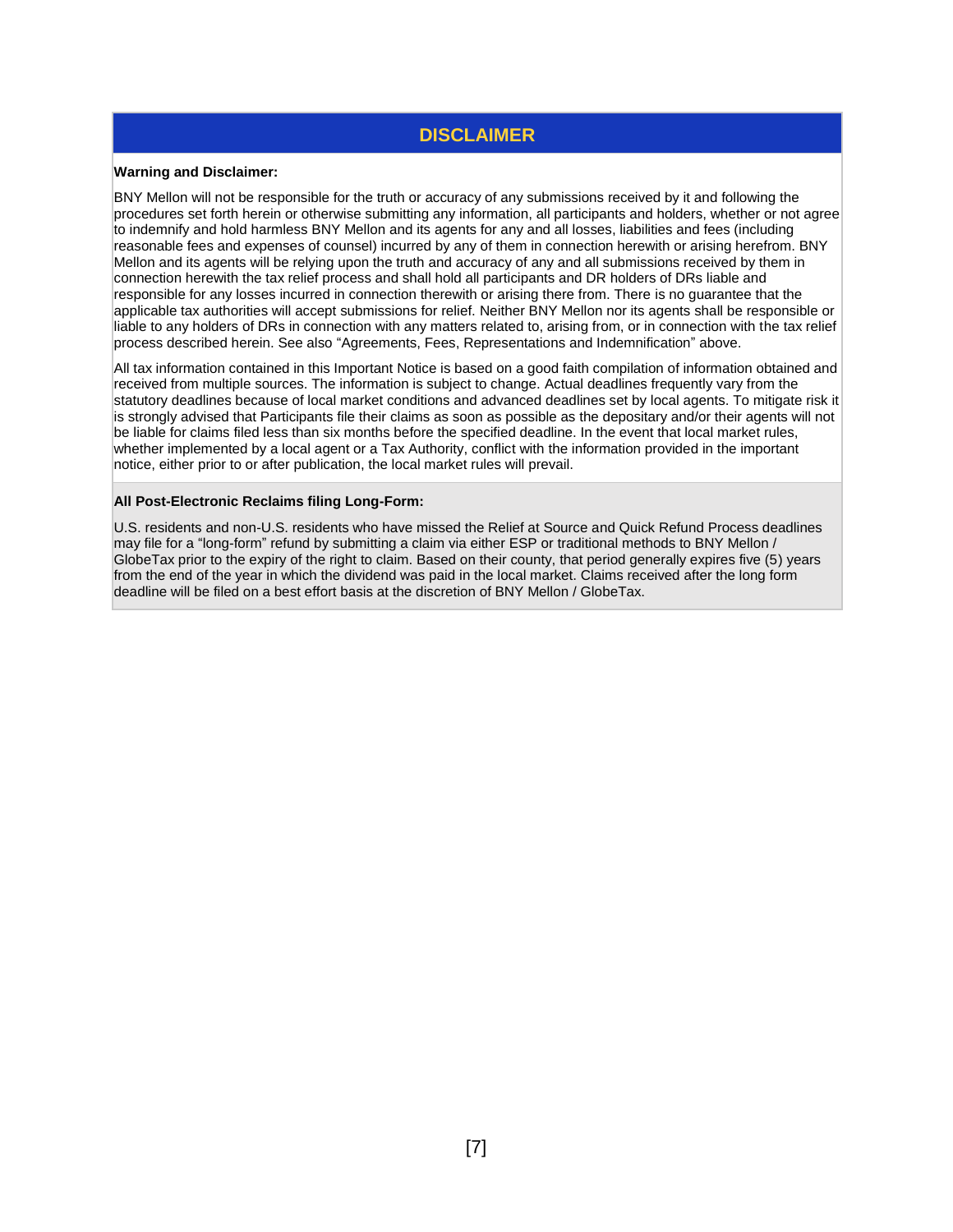| <b>FREQUENTLY ASKED QUESTIONS (FAQs)</b>                                         |                                                                                                                                                                                        |  |  |  |
|----------------------------------------------------------------------------------|----------------------------------------------------------------------------------------------------------------------------------------------------------------------------------------|--|--|--|
| <b>GENERAL QUESTIONS</b>                                                         |                                                                                                                                                                                        |  |  |  |
| <b>QUESTION</b>                                                                  | <b>ANSWER</b>                                                                                                                                                                          |  |  |  |
| ARE THERE ANY ADDITIONAL ELIGIBILITY<br><b>REQUIREMENTS I SHOULD KNOW ABOUT?</b> | YES. IF THE BENEFICIAL HOLDER IS ENGAGED IN A<br>TRADE OR BUSINESS IN BELGIUM THROUGH A<br>PERMANENT ESTABLISHMENT IN BELGIUM THEY<br>ARE INELIGIBLE TO CLAIM THROUGH THIS<br>PROCESS. |  |  |  |
| DO I NEED TO PHYSICALLY SEND ANY DOCUMENTS<br>TO BNY MELLON?                     | YES, ALONG WITH THE ELECTRONIC SUBMISSION<br>WE NEED ALL REQUIRED DOCUMENTATION IN<br>HARDCOPY FORM.                                                                                   |  |  |  |
| CAN I SIGN THE AUTHORIZATION ON BEHALF OF<br><b>MY CLIENT?</b>                   | YES. HOWEVER IN ADDITION TO THE<br>AUTHORIZATION LETTER, YOU MUST PROVIDE A<br>POWER OF ATTORNEY FROM THE BENEFICIAL<br>HOLDER GIVING YOU AUTHORIZATION TO SIGN ON<br>THEIR BEHALF.    |  |  |  |
| IS THE PROCESS FOR TAX RELIEF OFFERED BY<br>BNY MELLON AN OPTIONAL PROCESS?      | YES, THIS IS A DISCRETIONARY, OPTIONAL<br>SERVICE.                                                                                                                                     |  |  |  |

| <b>RELIEF AT SOURCE / QUICK REFUND QUESTIONS</b>                                                                                          |                                                                                                                                                                                                                                                     |  |  |
|-------------------------------------------------------------------------------------------------------------------------------------------|-----------------------------------------------------------------------------------------------------------------------------------------------------------------------------------------------------------------------------------------------------|--|--|
| <b>QUESTION</b>                                                                                                                           | <b>ANSWER</b>                                                                                                                                                                                                                                       |  |  |
| DOES THE RELIEF AT SOURCE AND QUICK REFUND<br>HAVE A MINIMUM POSITION PER BENEFICIAL<br><b>HOLDER REQUIREMENT?</b>                        | NO.                                                                                                                                                                                                                                                 |  |  |
| WILL I BE PAID THROUGH DTC FOR CLAIMS<br>SUBMITTED THROUGH THE RELIEF AT SOURCE<br>AND QUICK REFUND PROCESSES?                            | YES.                                                                                                                                                                                                                                                |  |  |
| WHAT HAPPENS IF THE PARTICIPANT MAKES<br>EXEMPT ELECTIONS THROUGH DTC BUT FAILS TO<br>SUBMIT ALL REQUIRED DOCUMENTATION TO BNY<br>MELLON? | ALL UNSUPPORTED SHARES WILL BE MOVED TO<br>THE 75% UNFAVORABLE RATE. YOU WILL STILL BE<br>ELIGIBLE TO CLAIM EXEMPTION THROUGH THE<br>LONG FORM PROCESS BUT THE PAYMENT WILL BE<br>DELAYED BY THE BELGIAN TAX AUTHORITIES BY A<br>MINIMUM OF 1 YEAR. |  |  |
| AM I REQUIRED TO FILE THROUGH ESP?                                                                                                        | NO, YOU MAY SUBMIT A TRADITIONAL CLAIM<br>THROUGH STANDARD MAIL IF YOU CANNOT SUBMIT<br>CLIENT DATA THROUGH ESP.                                                                                                                                    |  |  |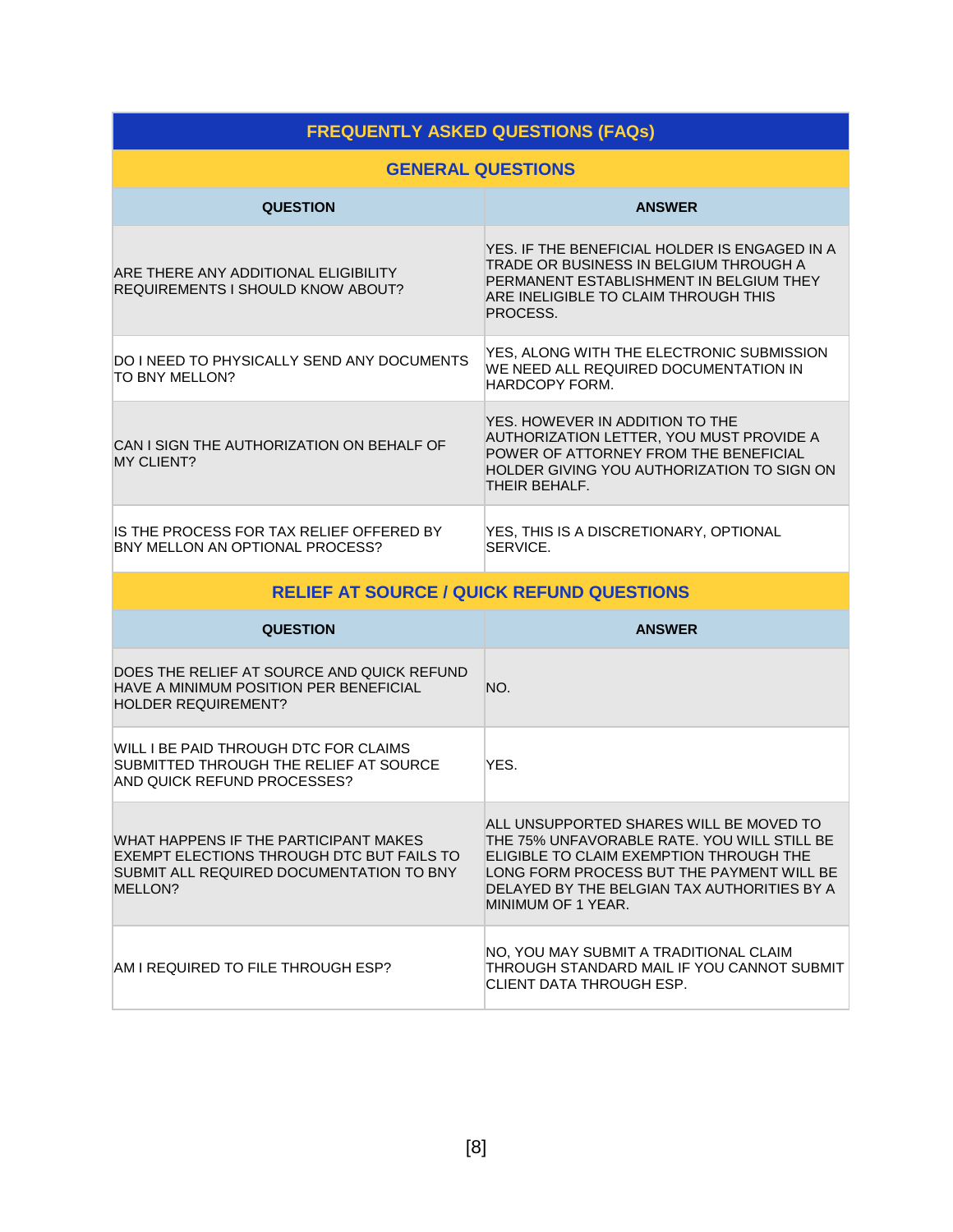| <b>FREQUENTLY ASKED QUESTIONS (FAQs)</b>                                                           |                                                                                                                                                                                                                                                                                                                                                                                                                                                                                                                                                                                                                                                                                                                                             |  |  |
|----------------------------------------------------------------------------------------------------|---------------------------------------------------------------------------------------------------------------------------------------------------------------------------------------------------------------------------------------------------------------------------------------------------------------------------------------------------------------------------------------------------------------------------------------------------------------------------------------------------------------------------------------------------------------------------------------------------------------------------------------------------------------------------------------------------------------------------------------------|--|--|
| <b>LONG FORM QUESTIONS</b>                                                                         |                                                                                                                                                                                                                                                                                                                                                                                                                                                                                                                                                                                                                                                                                                                                             |  |  |
| <b>QUESTION</b>                                                                                    | <b>ANSWER</b>                                                                                                                                                                                                                                                                                                                                                                                                                                                                                                                                                                                                                                                                                                                               |  |  |
| WILL I BE PAID THROUGH DTC FOR CLAIMS<br>SUBMITTED THROUGH THE LONG FORM<br>PROCESS?               | NO, YOU WILL BE PAID BY CHECK                                                                                                                                                                                                                                                                                                                                                                                                                                                                                                                                                                                                                                                                                                               |  |  |
| HOW LONG DOES IT TAKE FOR LONG FORM<br><b>CLAIMS TO BE PAID?</b>                                   | <b>GENERALLY 1-2 YEARS.</b>                                                                                                                                                                                                                                                                                                                                                                                                                                                                                                                                                                                                                                                                                                                 |  |  |
| DOES THE LONG FORM PROCESS HAVE A<br>MINIMUM POSITION PER BENEFICIAL<br><b>HOLDER REQUIREMENT?</b> | YES, LONG FORM CLAIMS MUST RECLAIM AT LEAST<br>\$25.00                                                                                                                                                                                                                                                                                                                                                                                                                                                                                                                                                                                                                                                                                      |  |  |
| IS THIS LONG FORM PROCESS FREE OF<br>CHARGE?                                                       | NO. THIS TAX RECLAIM ASSISTANCE SERVICE IS<br>WHOLLY VOLUNTARY AND DISCRETIONARY AND<br>OUTSIDE THE TERMS AND CONDITIONS OF ANY<br>APPLICABLE DEPOSIT AGREEMENT. FEES WILL BE<br>CHARGED FOR THIS ASSISTANCE SERVICE OF UP TO<br>\$0.01 PER DR FOR STANDARD LONG FORM RECLAIMS<br>WITH A MINIMUM OF \$25.00. RECLAIMS RECEIVED<br>POST DEADLINE CANNOT BE ASSURED AND MAY BE<br>SUBJECT TO A PER BENEFICIARY FEE AS WELL AS<br>OTHER CHARGES, FEES OR EXPENSES PAYABLE BY<br>OR DUE TO BNY MELLON OR ITS AGENTS, INCLUDING<br>THE CUSTODIAN OR TAX AUTHORITIES. IN ADDITION,<br>CHARGES MAY APPLY TO ANY LONG FORM CLAIMS<br>REJECTED OR NOT ACCEPTED BY THE CUSTODIAN.<br>FEES PAID TO BNY MELLON MAY BE SHARED WITH<br><b>ITS AGENTS.</b> |  |  |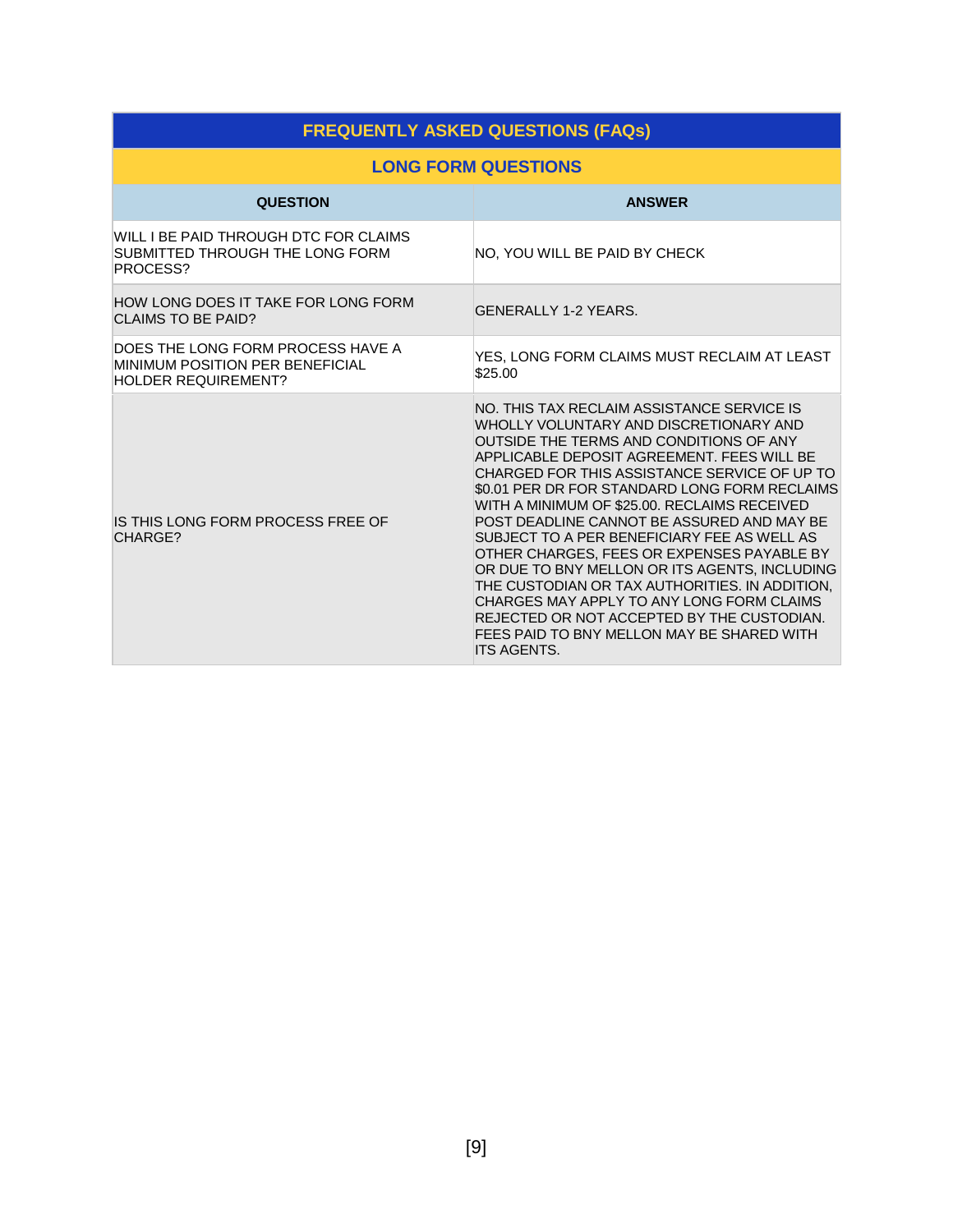## **EXHIBIT A – FAVORABLE 15% LONG FORM**

| <b>COUNTRY</b>                         | <b>ENTRY INTO FORCE</b> | <b>DIVIDENDS</b> |                |
|----------------------------------------|-------------------------|------------------|----------------|
|                                        |                         | General          | <b>Reduced</b> |
| <b>ALBANIA</b>                         | 1/9/2004                | 15               | $5*$           |
| <b>ALGERIA</b>                         | 10/1/2003               | 15               | 15             |
| ARGENTINA                              | 22/07/1999              | 15               | $10*$          |
| <b>ARMENIA</b>                         | 1/10/2001               | 15               | $5^*$          |
| <b>AUSTRALIA</b>                       | 1/11/1979               | 15               | 15             |
| <b>AUSTRIA</b>                         | 28/06/1973              | 15               | 15             |
| <b>AZERBAIJAN</b>                      | 12/8/2004               | 15               | $5*/10**$      |
| <b>BANGLADESH</b>                      | 9/12/1997               | 15               | 15             |
| <b>BELARUS</b>                         | 13/10/1998              | 15               | $5*$           |
| BOSNIA HERZEGOVINA (former YUGOSLAVIA) | 26/05/1983              | 15               | $10*$          |
| <b>BRAZIL</b>                          | 13/07/1973              | 15               | 15             |
| <b>CANADA</b>                          | 6/10/2004               | 15               | $5*$           |
| <b>CHILE</b>                           | 5/5/2010                | 15               | $0^*$          |
| <b>COTE D'IVOIRE</b>                   | 30/12/1980              | 15               | 15             |
| <b>CROATIA</b>                         | 1/4/2004                | 15               | $5*$           |
| <b>CYPRUS</b>                          | 8/12/1999               | 15               | $10*$          |
| <b>CZECH REPUBLIC</b>                  | 24/07/2000              | 15               | $5*$           |
| <b>DENMARK</b>                         | 31/12/1970              | 15               | 15             |
| <b>ECUADOR</b>                         | 18/03/2004              | 15               | 15             |
| <b>ESTONIA</b>                         | 15/04/2003              | 15               | $5*$           |
| <b>FINLAND</b>                         | 27/12/1978              | 15               | $5*$           |
| <b>FRANCE</b>                          | 17/06/1965              | 15               | $10*$          |
| <b>GABON</b>                           | 13/05/2005              | 15               | 15             |
| <b>GEORGIA</b>                         | 4/5/2004                | 15               | $5^*$          |
| <b>GERMANY</b>                         | 30/07/1969              | 15               | 15             |
| <b>GHANA</b>                           | 17/10/2008              | 15               | $10*$          |
| <b>GREECE</b>                          | 30/12/2005              | 15               | $5^*$          |
| <b>HONG KONG</b>                       | 7/10/2004               | 15               | $5*$           |
| <b>ICELAND</b>                         | 19/06/2003              | 15               | $5*$           |
| <b>INDIA</b>                           | 1/10/1997               | 15               | 15             |
| <b>INDONESIA</b>                       | 7/11/2001               | 15               | $10*$          |
| <b>IRELAND</b>                         | 31/12/1973              | 15               | 15             |
| <b>ISRAEL</b>                          | 4/11/1975               | 15               | 15             |
| <b>ITALY</b>                           | 29/07/1989              | 15               | 15             |
| <b>JAPAN</b>                           | 16/04/1970              | 15               | $10*$          |
| <b>KAZAKHSTAN</b>                      | 13/04/2000              | 15               | $5^*$          |
| <b>KYRGYZSTAN (former USSR)</b>        | 8/1/1991                | 15               | 15             |
| LATVIA                                 | 7/5/2003                | 15               | $5^*$          |
| LITHUANIA                              | 5/5/2003                | 15               | $5^*$          |
| <b>LUXEMBOURG</b>                      | 30/12/1972              | 15               | $10*$          |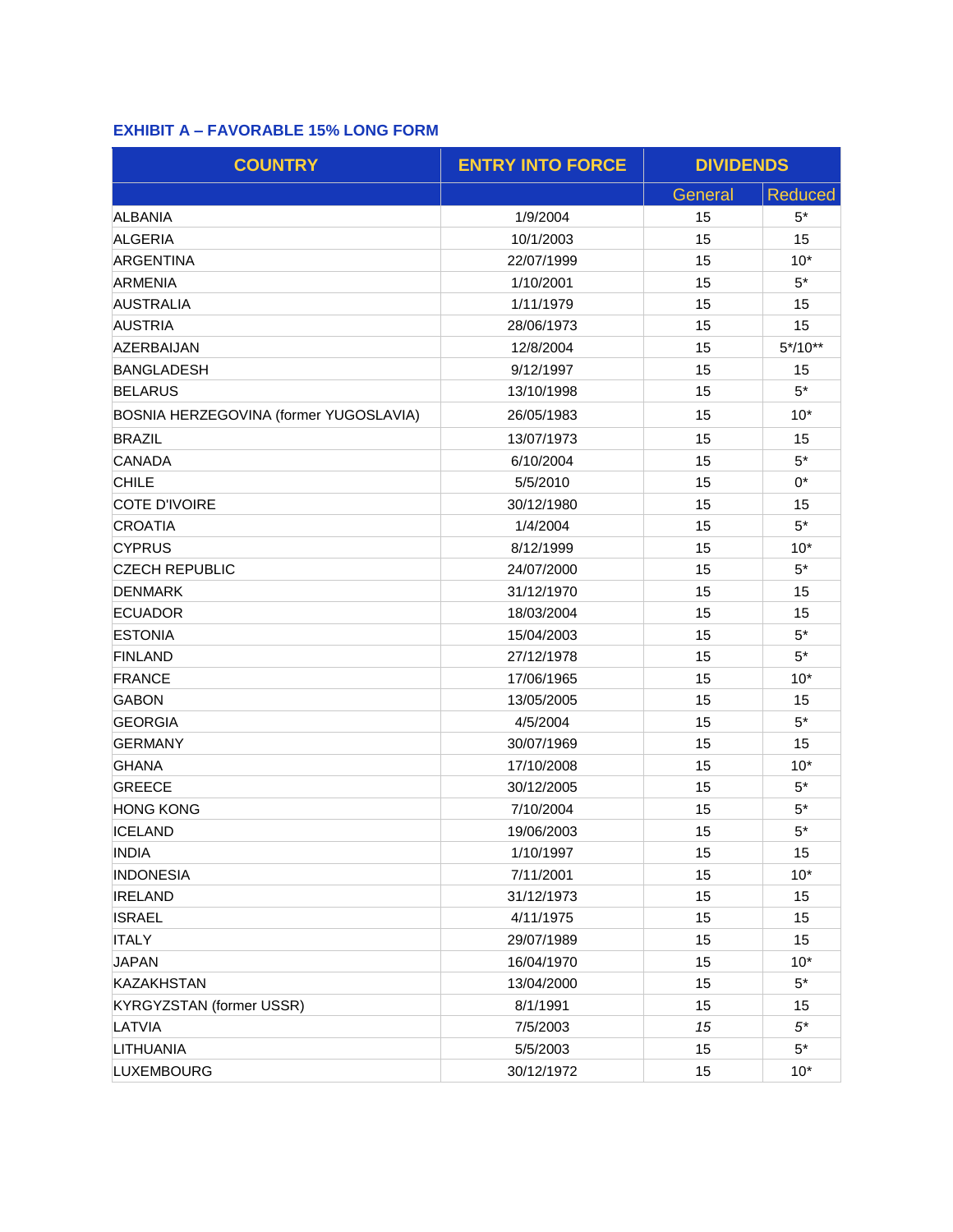### **EXHIBIT A – FAVORABLE 15% LONG FORM**

| <b>COUNTRY</b>                               | <b>ENTRY INTO FORCE</b> | <b>DIVIDENDS</b> |                |
|----------------------------------------------|-------------------------|------------------|----------------|
|                                              |                         | General          | <b>Reduced</b> |
| MALAYSIA                                     | 14/08/1975              | 15               | 15             |
| <b>MALTA</b>                                 | 3/1/1975                | 15               | 15             |
| <b>MEXICO</b>                                | 1/2/1997                | 15               | $5*$           |
| MOLDOVA (former USSR)                        | 8/1/1991                | 15               | 15             |
| <b>MONGOLIA</b>                              | 30/03/2000              | 15               | $5*$           |
| <b>NETHERLANDS</b>                           | 31/12/2002              | 15               | $5*$           |
| <b>NEW ZEALAND</b>                           | 8/12/1983               | 15               | 15             |
| <b>NIGERIA</b>                               | 27/10/1994              | 15               | $12.5*$        |
| <b>NORWAY</b>                                | 4/10/1991               | 15               | $5*$           |
| <b>PAKISTAN</b>                              | 2/9/1983                | 15               | 15             |
| <b>PHILIPPINES</b>                           | 9/7/1980                | 15               | $10*$          |
| POLAND                                       | 29/04/2004              | 15               | $5*$           |
| PORTUGAL                                     | 19/02/1971              | 15               | 15             |
| <b>ROMANIA</b>                               | 17/10/1998              | 15               | $5*$           |
| <b>RWANDA</b>                                | 6/7/2010                | 15               | 15             |
| <b>SAN MARINO</b>                            | 25/06/2007              | 15               | $0^{*/5**}$    |
| <b>SENEGAL</b>                               | 4/2/1993                | 15               | 15             |
| SERBIA AND MONTENEGRO (former<br>YUGOSLAVIA) | 26/05/1983              | 15               | $10*$          |
| <b>SINGAPORE</b>                             | 27/11/2008              | 15               | $5*$           |
| <b>SLOVAKIA</b>                              | 13/06/2000              | 15               | $5*$           |
| <b>SLOVENIA</b>                              | 2/10/2002               | 15               | $5*$           |
| <b>SOUTH AFRICA</b>                          | 10/10/1998              | 15               | $5*$           |
| <b>SOUTH KOREA</b>                           | 19/09/1979              | 15               | 15             |
| <b>SPAIN</b>                                 | 25/06/2003              | 15               | $0^*$          |
| <b>SRI LANKA</b>                             | 12/6/1985               | 15               | 15             |
| <b>SWEDEN</b>                                | 24/02/1993              | 15               | $5*$           |
| SWITZERLAND                                  | 26/09/1980              | 15               | $10*$          |
| TAJIKISTAN (former USSR)                     | 8/1/1991                | 15               | 15             |
| <b>TUNISIA</b>                               | 16/10/1976              | 15               | 15             |
| TURKMENISTAN (former USSR)                   | 8/1/1991                | 15               | 15             |
| UKRAINE                                      | 25/02/1999              | 15               | $5^*$          |
| UNITED STATES OF AMERICA                     | 28/12/2007              | 15               | $5^*$          |
| <b>UZBEKISTAN</b>                            | 8/7/1999                | 15               | $5*$           |
| VENEZUELA                                    | 13/11/1998              | 15               | $5*$           |
| <b>VIETNAM</b>                               | 25/06/1999              | 15               | $5*/10**$      |

\* / \*\* in cases of multiple tax rates, the lower rate typically refers to a minimum of 10% (or 25%) of outstanding shares, please contact your tax advisor or GlobeTax for specific details.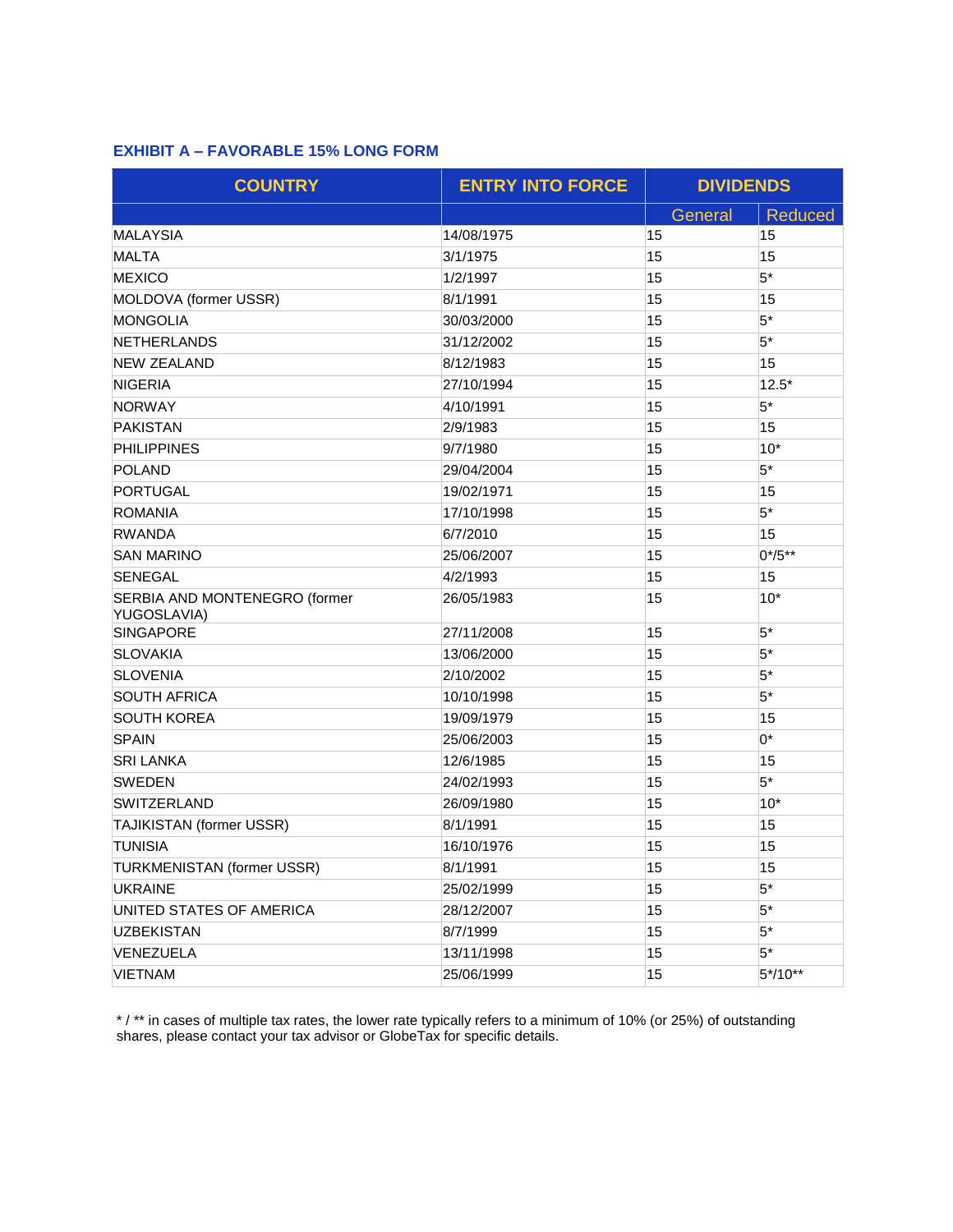## **EXHIBIT B — COVER LETTER** *(Please place on your Company Letterhead)*

**[DATE]** The Bank of New York Mellon as Depositary C/O GlobeTax 90 Broad Street, 16<sup>th</sup> Floor New York, NY 10004-2205 Attn: Kasey Harbes

Enclosed please find tax reclamation documents, which we are submitting on behalf of our clients who wish to avoid excess withholding tax on Belgian DRs. We, **[NAME OF DTC PARTICIPANT]** , also identified as DTC participant number **[DTC PARTICIPANT NUMBER]**, hereby state that each beneficial holder cited below held the respective amount of DRs on the record date of **May 1, 2015** the security **AB InBev (cusip: 03524A108).**

Below is the list of beneficial holders and their holdings, which total **[TOTAL # OF DRs CITED BELOW]** DRs. As required, the forms and a certification of residency document (Form 6166) if applicable, are enclosed for each beneficial holder. **The ratio is 1 Depositary Receipt to 1 Ordinary Share.** The information is as follows:

| <b>Name of Beneficial</b><br><b>Holder</b>                                                              | <b>Address of</b><br><b>Beneficial</b> | Tax Payer I.D. | Type of<br><b>Account</b> | # of DRs<br>Held | Reclaim<br>% |
|---------------------------------------------------------------------------------------------------------|----------------------------------------|----------------|---------------------------|------------------|--------------|
|                                                                                                         |                                        |                |                           |                  |              |
|                                                                                                         |                                        |                |                           |                  |              |
| Note: for more than 10 Beneficial Holders, please provide an excel breakdown of shareholder information |                                        |                |                           |                  |              |

**Total Shares: \_\_\_\_\_\_\_\_\_\_\_\_\_\_\_\_\_**

We ask that BNY Mellon, as Depositary, apply to the Belgian Tax Authorities for the reduced withholding tax rate on the above beneficial holders' behalf. Please contact the undersigned at [SIGNATORY'S TELEPHONE NUMBER] should you have any questions.

#### **Agreements, Fees, Representations and Indemnification of Participants and Beneficial Owners**

We hereby agree that this tax relief assistance service is wholly voluntary and discretionary and outside the terms and conditions of any applicable deposit agreement. We hereby accept and agree to pay the fees of BNY Mellon of up to \$0.0075 per Depositary Receipt for Relief at Source, or up to \$0.0075 per Depositary Receipt for the Quick Refund and up to \$0.01 per Depositary Receipt for Long Form (with a minimum of \$25), and any other charges, fees or expenses payable by or due to BNY Mellon or its agents, including the (respective) custodian, in connection with the tax reclaim process, or to tax authorities or regulators (which fees, charges or expenses may be deducted from the dividend or any other distribution or by billing or otherwise in BNY Mellon's discretion). We hereby agree that any such fees, charges or expenses may be due and payable whether or not a successful reduction in rate or reclamation is obtained. We hereby acknowledge that fees paid to BNY Mellon may be shared with its agents and affiliates.

We hereby agree that in addition to statutory and documentation requirements and the deduction of fees, tax reclaim benefits will be subject to review and approval by the applicable custodian and the applicable tax regulators, and that BNY Mellon is not providing any legal, tax, accounting or other professional advice on these matters and has expressly disclaimed any liability whatsoever for any loss howsoever arising from or in reliance hereto. Participants and/or investors should seek advice based upon their own particular circumstances from an independent tax advisor.

We certify that to the best of our knowledge each of the beneficial holders identified hereby are eligible for the preferential rates as stated herein and we declare that we have performed all the necessary due diligence to satisfy ourselves as to the accuracy of the information submitted to us by these beneficial holders.

We will be fully liable for any and all claims, penalties and / or interest, including without limitation, any foreign exchange fluctuations associated therewith. BNY Mellon shall not be liable for the failure to secure any refund. We expressly agree that BNY Mellon and its agents or affiliates shall not have any liability for, and we shall indemnify, defend and hold each of BNY Mellon and its agents and affiliates harmless from and against, any and all loss, liability, damage, judgment, settlement, fine, penalty, demand, claim, cost or expense (including without limitation fees and expenses of defending itself or enforcing this agreement) arising out of or in connection herewith.

Sincerely,

[Signature of authorized signatory for DTC Participant]

**[NAME AND TITLE OF AUTHORIZED OFFICER FOR DTC PARTICIPANT]**

PAYMENT ADDRESS:

\_\_\_\_\_\_\_\_\_\_\_\_\_\_\_\_\_\_\_\_\_\_\_\_\_\_\_ \_\_\_\_\_\_\_\_\_\_\_\_\_\_\_\_\_\_\_\_\_\_\_\_\_\_\_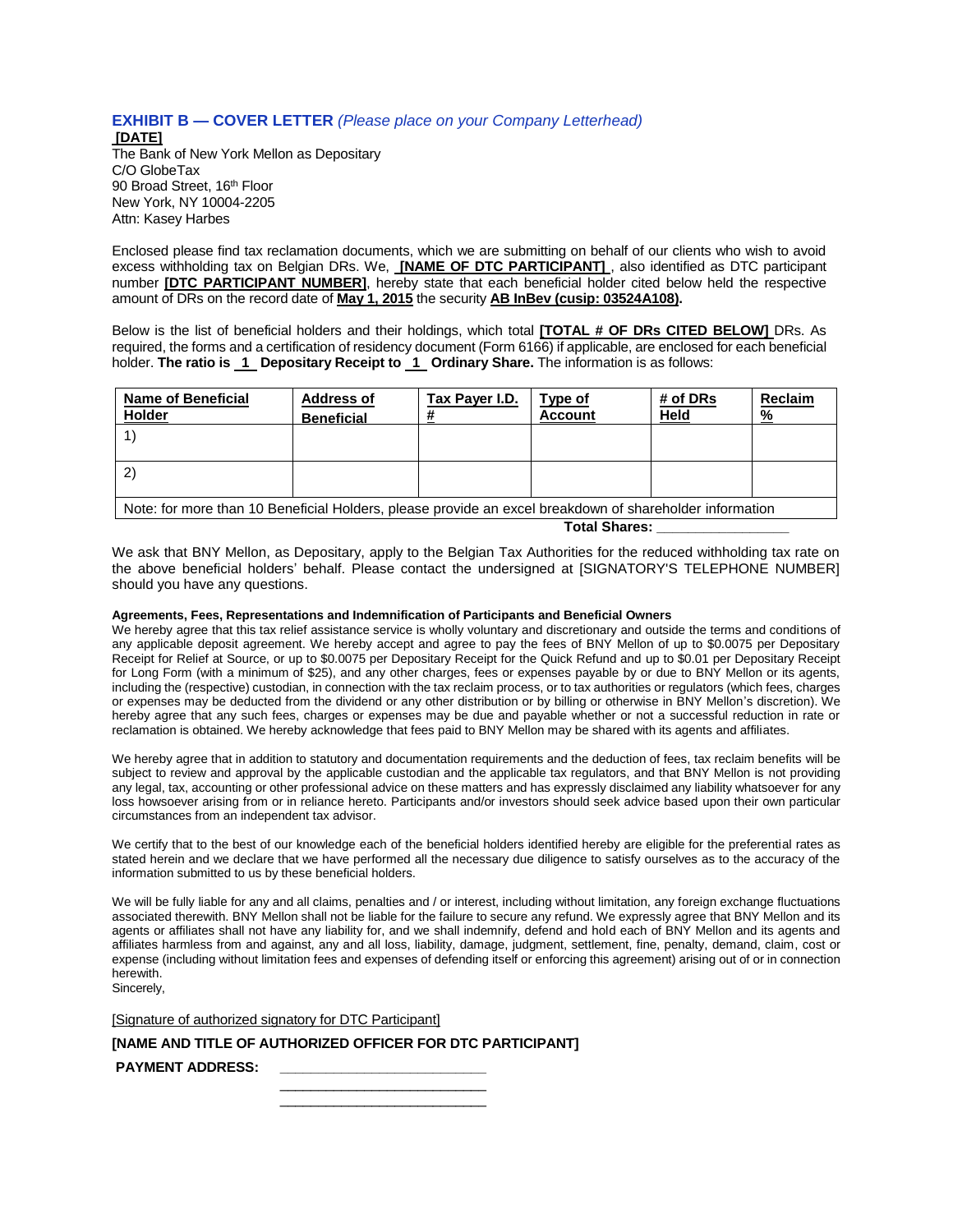#### **EXHIBIT C — ANNEXE 26 REQUIRED FOR TAX EXEMPT BELGIAN TAX RECLAIM FILINGS**

| <b>ANNEXE 26</b>                                                                                                                                                                                                                                                                                                                                                      |  |  |  |
|-----------------------------------------------------------------------------------------------------------------------------------------------------------------------------------------------------------------------------------------------------------------------------------------------------------------------------------------------------------------------|--|--|--|
| <b>PRECOMPTE MOBILIER</b><br>perçu par voie de retenue sur certains revenus de capitaux mobiliers                                                                                                                                                                                                                                                                     |  |  |  |
| <b>ATTESTATION</b>                                                                                                                                                                                                                                                                                                                                                    |  |  |  |
| Établie conformément à l'article 117, §2, de l'A.R. d'exécution C.I.R. 92 en ce qui concerne les revenus d'actions<br>ou parts de capitaux investis alloués à certains épargnants non-résidents                                                                                                                                                                       |  |  |  |
| IMPORTANT: l'exonération n'est pas accordée lorsque l'épargnant non-résident, bien qu'il gère en son nom les<br>actions ou parts ou les parts de capitaux investis, est tenu d'en verser le produit au bénéficiaire final en vertu d'une<br>obligation contractuelle sauf si le bénéficiaire final est également un non-résident visé à l'article 106, § 2 de l'A.R./ |  |  |  |
| nom, prénoms ou dénomination et adresse complètes du déposant titulaire à la Banque                                                                                                                                                                                                                                                                                   |  |  |  |
|                                                                                                                                                                                                                                                                                                                                                                       |  |  |  |
| certifie :                                                                                                                                                                                                                                                                                                                                                            |  |  |  |
| $1^{\circ}$<br>Qu'il n'a pas en Belgique:                                                                                                                                                                                                                                                                                                                             |  |  |  |
| a) son domicile ou le siège de sa fortune;<br>b) son siège social, son principal établissement administratif, son siège de direction                                                                                                                                                                                                                                  |  |  |  |
| $2^{\circ}$<br>Qu'il est propriétaire ou usufruitier des actions ou parts déposées à découvert;                                                                                                                                                                                                                                                                       |  |  |  |
| $3^{\circ}$<br>Que son objet social consiste uniquement en la gestion et le placement de fonds récoltés dans le but de<br>servir des retraites légales ou complémentaires et qu'il se livre sans but lucratif exclusivement à des opérations<br>visées à l'article 182, 2°, du C.I.R. 92 ;                                                                            |  |  |  |
| $4^{\circ}$<br>Qu'il est exempté de tout impôt sur les revenus dans le pays où il est résident.                                                                                                                                                                                                                                                                       |  |  |  |
| s'engage a signaler immédiatement à la banque toute modification qui affecterait l'exactitude de la présente<br>attestation. En cas de déclaration inexacte, le bénéficiaire final des revenus devient redevable du précompte<br>mobilier belge.                                                                                                                      |  |  |  |
|                                                                                                                                                                                                                                                                                                                                                                       |  |  |  |
| Signatures*                                                                                                                                                                                                                                                                                                                                                           |  |  |  |
| *La (les) signature(s) autorisée(s) doit (doivent) être suivie(s) de la qualité du (des) signataire(s).                                                                                                                                                                                                                                                               |  |  |  |
|                                                                                                                                                                                                                                                                                                                                                                       |  |  |  |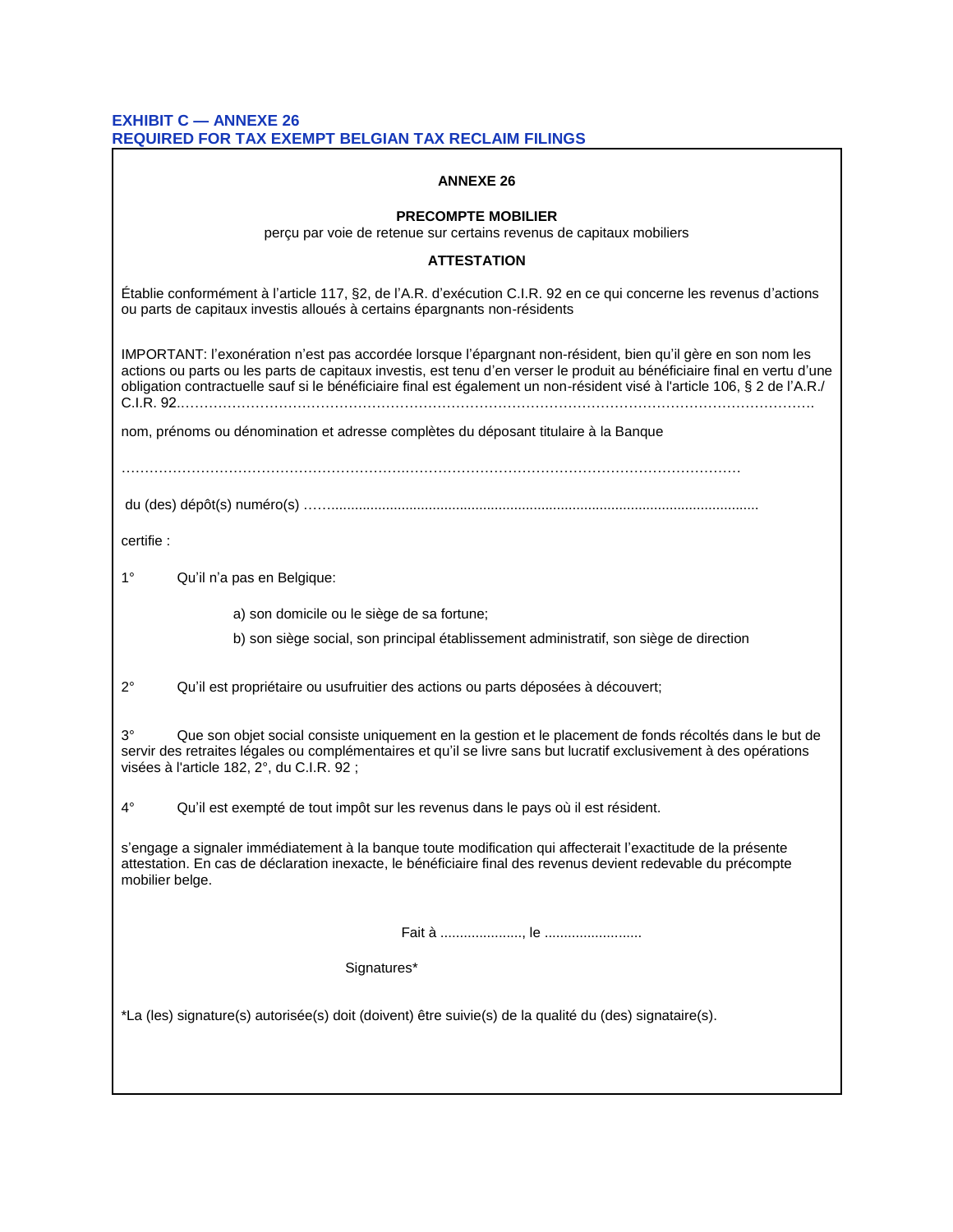#### **EXHIBIT D - CERTIFICATION OF DIVIDEND PAYMENT REQUIRED FOR BELGIAN TAX RECLAIM FILINGS THIS DOCUMENT MUST BE PREPARED ON THE DTC PARTICIPANT'S LETTERHEAD**

### **CERTIFICATION OF DIVIDEND PAYMENT**

We hereby confirm that: **<Beneficial Owner Name> <B/O Address#1> <B/O Address#2>**

Was a recipient of a coupon, payable on **6 MAY 2015** on a position of:

#### **<ORD Share Amount>** shares of **AB INBEV** with the gross dividend rate of EUR **2.00**

the payment was distributed as follows:

gross dividend<br>
less: 25% withholding tax **EUR<25% of Gross>** less: 25% withholding tax Net dividend EUR**<75% of Gross>**

Amount to be refunded EUR**<5% - 25% of Gross>**

| Certified By                |  |
|-----------------------------|--|
| <b>Authorized Signature</b> |  |

 $Date$ 

Name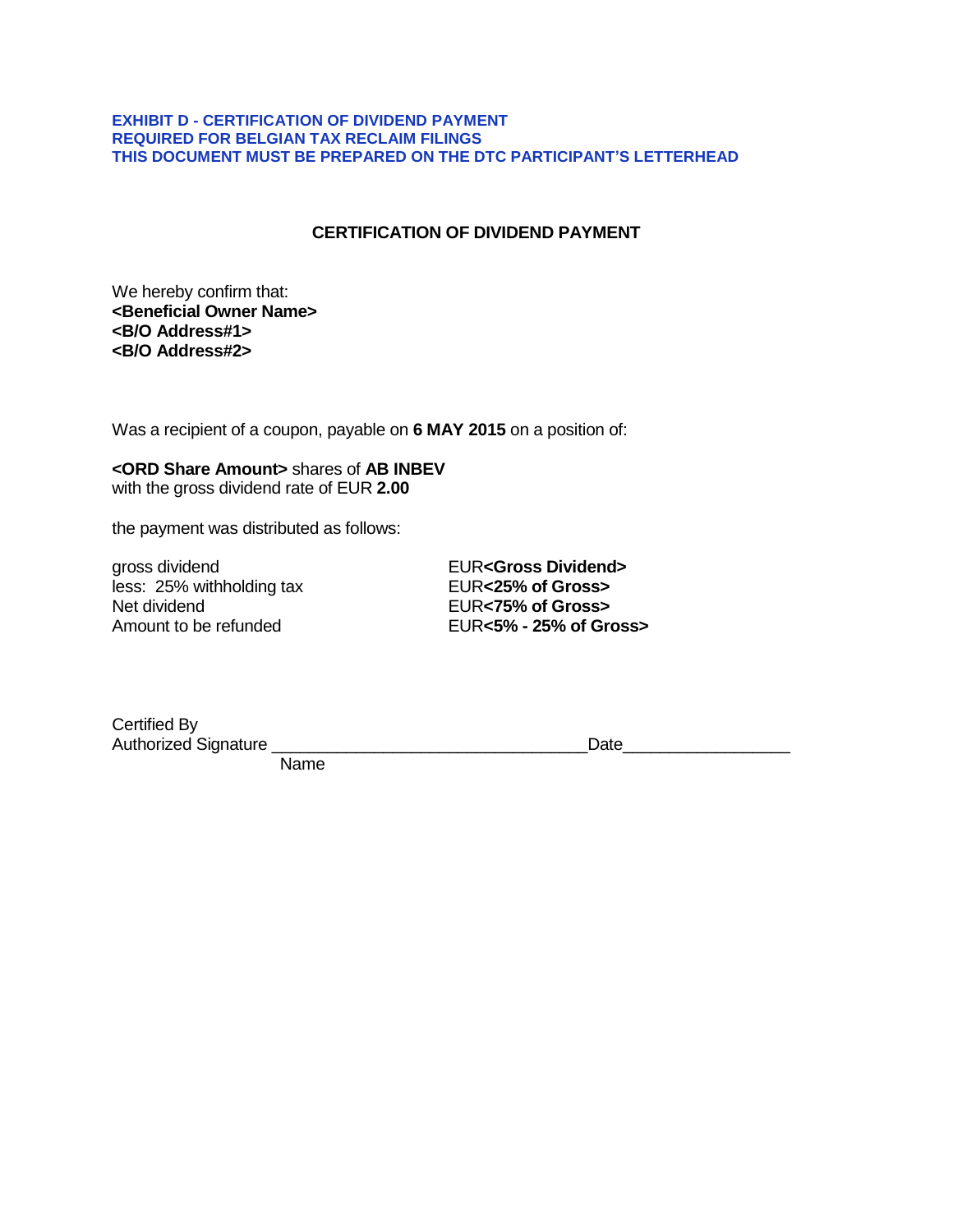#### **EXHIBIT E - AUTHORIZATION LETTER**

#### **Authorization to Perform Tax Reclamation With Respect to Claims in Belgium ("Authorization")**

The undersigned hereby makes, constitutes and appoints Globe Tax Services Incorporated ("GlobeTax"), a New York corporation having its principal place of business at 90 Broad Street, New York, NY 10004-2205, U.S.A. as its true and lawful attorney-in-fact and agent, to sign and file with applicable authorities any and all applications, requests, or claims for refund, reduction, repayment, and credit of, or exemption or relief from, any withholding or similar taxes on income on securities in the custody of the Custodian specified below from the Kingdom of Belgium and its various instrumentalities, including to obtain any documents from government agencies or other information required for that purpose, and to receive and distribute funds received in connection therewith, that are submitted to GlobeTax and/or the applicable depositary.

We have caused this Authorization to be executed by our duly authorized representative this day of  $\qquad \qquad$ 

| For:                     | <beneficial name="" owner=""></beneficial>                       |
|--------------------------|------------------------------------------------------------------|
| Address:                 | <beneficial address="" owner=""></beneficial>                    |
| Country of Residence:    | <beneficial country="" of="" owner="" residence=""></beneficial> |
| Tax ID # (USA Only):     | <ssn# tin#=""></ssn#>                                            |
| Custodian (Participant): | <dtc name="" participant=""></dtc>                               |
| DTC#:                    | $\epsilon$ DTC PARTICIPANT #>                                    |
|                          |                                                                  |

| Signature: |  |
|------------|--|
| Name:      |  |

| Title: |  |
|--------|--|
|        |  |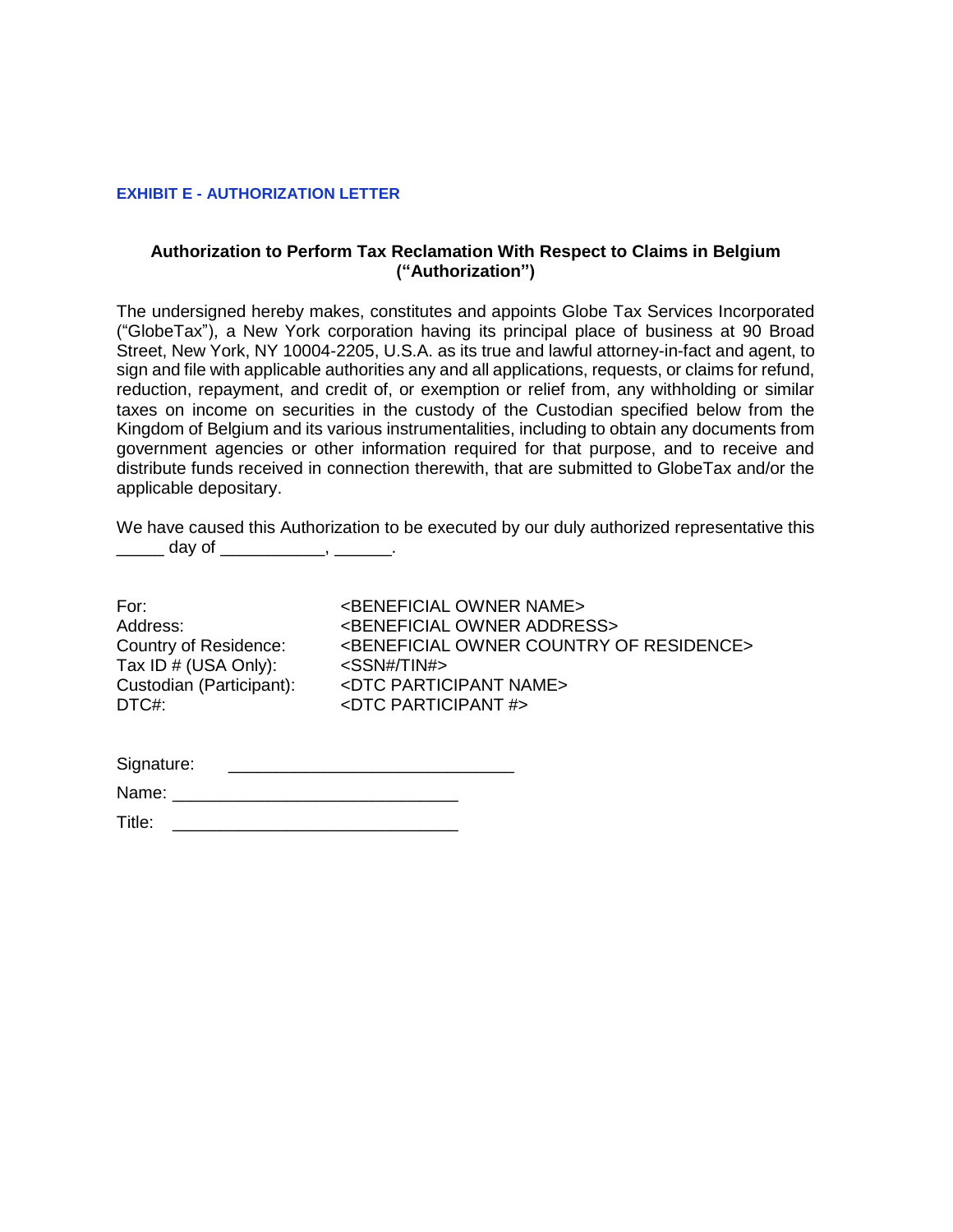**EXHIBIT F - DIV 276 TO FOLLOW THIS PAGE**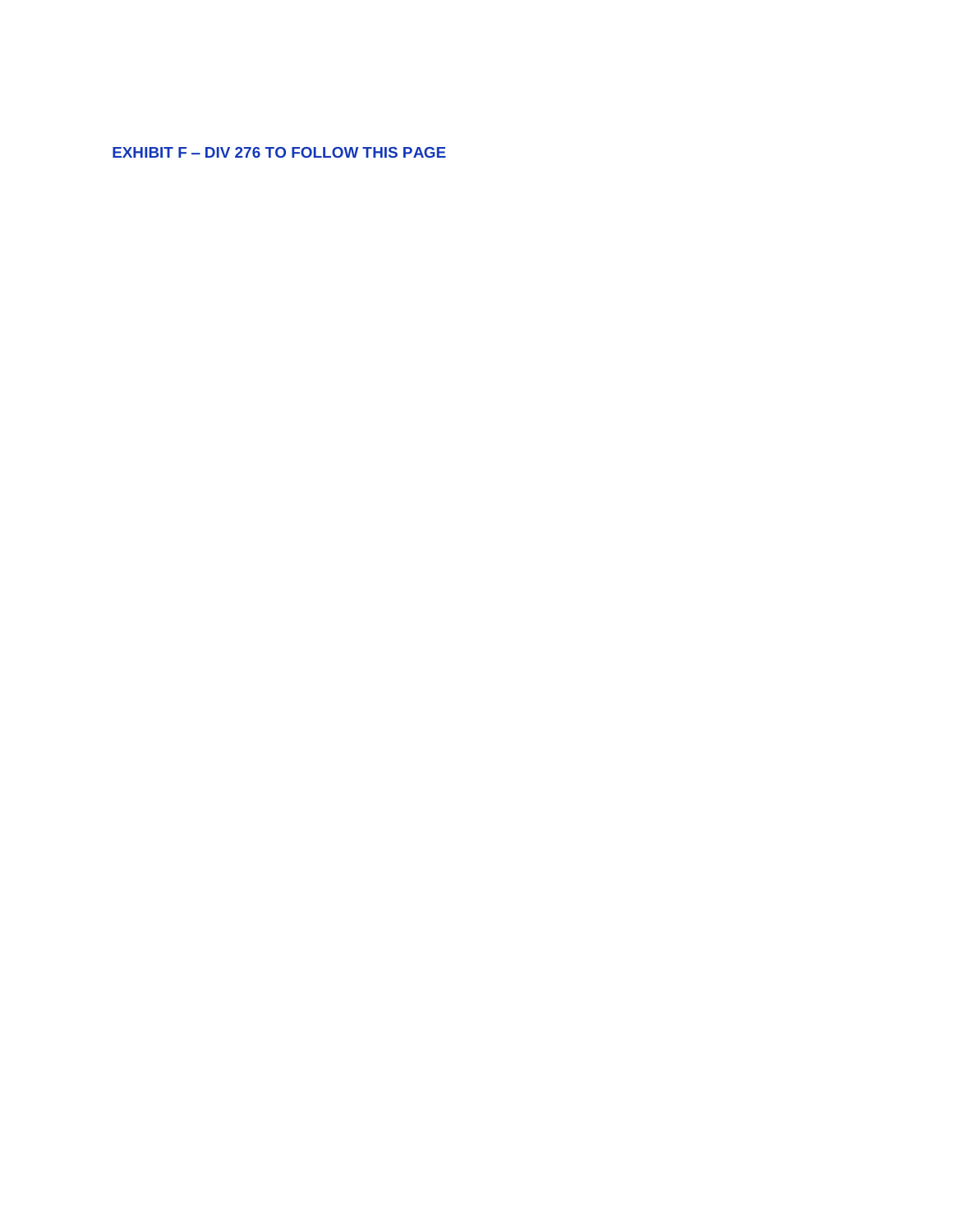| Service Public Fédéral<br><b>FINANCES</b> de<br><b>BELGIQUE</b><br><b>Administration des contributions</b><br>directes                                                                                                                                                                                                                                                                                                                                                                                                                                                                                                                   | Federale Overheidsdienst<br><b>FINANCIEN</b> van<br><b>BELGIE</b><br>Administratie der directe<br>belastingen                                                                                            | Föderaler Öffentlicher Dienst<br><b>FINANZEN</b> von<br><b>BELGIEN</b><br>Verwaltung der direkten<br><b>Steuern</b>                                                                          | <b>Federal Public Service</b><br><b>FINANCE</b> of<br><b>BELGIUM</b><br>Direct-tax administration |
|------------------------------------------------------------------------------------------------------------------------------------------------------------------------------------------------------------------------------------------------------------------------------------------------------------------------------------------------------------------------------------------------------------------------------------------------------------------------------------------------------------------------------------------------------------------------------------------------------------------------------------------|----------------------------------------------------------------------------------------------------------------------------------------------------------------------------------------------------------|----------------------------------------------------------------------------------------------------------------------------------------------------------------------------------------------|---------------------------------------------------------------------------------------------------|
| Il est conseillé au requérant de consulter les notices explicatives 276 Div. (Not.) et de conserver une photocopie de sa demande.<br>De aanvrager wordt aangeraden de verklarende nota's 276 Div. (Not.) te raadplegen en een afschrift van zijn aanvraag te bewaren.<br>Dem Antragsteller wird empfohlen, den Erläuterungsvordruck 276 Div. (Not.) zu Rate zu ziehen und eine Abschrift seines Antrags zu behalten.<br>The claimant is advised to refer to the explanatory notes 276 Div. (Not.) and to keep a duplicate of his claim.                                                                                                  |                                                                                                                                                                                                          |                                                                                                                                                                                              |                                                                                                   |
| EXEMPLAIRE DESTINE A L'ADMINISTRATION BELGE - EXEMPLAAR VOOR DE BELGISCHE ADMINISTRATIE - AUSFERTIGUNG FUR DIE BELGISCHE VERWALTUNG - COPY FOR THE BELGIAN AUTHORITIES                                                                                                                                                                                                                                                                                                                                                                                                                                                                   |                                                                                                                                                                                                          |                                                                                                                                                                                              | <b>RECTO</b>                                                                                      |
| DEMANDE DE REDUCTION du précompte mobilier sur les dividendes d'origine belge en application de la convention de double imposition conclue entre la Belgique et<br>AANVRAAG OM VERMINDERING van roerende voorheffing op dividenden van Belgische oorsprong ingevolge het dubbelbelastingverdrag tussen België en<br>ANTRAG AUF ERMÄSSIGUNG des Mobiliensteuervorabzugs auf Dividenden belgischen Ursprungs gemäß dem Doppelbesteuerungsabkommen zwischen Belgien und<br>CLAIM FOR REDUCTION of the tax prepayment on personal property income on dividends from Belgian sources under the double taxation convention between Belgium and |                                                                                                                                                                                                          |                                                                                                                                                                                              |                                                                                                   |
| DENOMINATION OU RAISON SOCIALE DU DEBITEUR BELGE DES DIVIDENDES :<br>$\mathbf{L}$<br><b>BENAMING OF FIRMA VAN DE BELGISCHE SCHULDENAAR VAN DE DIVIDENDEN :</b><br><b>BEZEICHNUNG ODER FIRMENNAME DES BELGISCHEN SCHULDNERS DER DIVIDENDEN:</b><br>NAME OR FIRM OF THE BELGIAN DEBTOR OF THE DIVIDENDS :                                                                                                                                                                                                                                                                                                                                  |                                                                                                                                                                                                          |                                                                                                                                                                                              | N° TVA (si connu)<br>BTW Nr. (indien gekend)<br>MWSt. Nr. (falls bekannt)<br>VAT Nr. (if known)   |
| Adresse ou siège social - Adres of maatschappelijke zetel - Anschrift oder Sitz - Address or registered office:                                                                                                                                                                                                                                                                                                                                                                                                                                                                                                                          |                                                                                                                                                                                                          |                                                                                                                                                                                              |                                                                                                   |
| DECLARATION DU REQUERANT (2) - VERKLARING VAN DE AANVRAGER (2) - ERKLÄRUNG DES ANTRAGSTELLERS (2) - DECLARATION BY THE CLAIMANT (2)<br>II.<br>Devise - Munteenheid - Währung - Currency unit:                                                                                                                                                                                                                                                                                                                                                                                                                                            |                                                                                                                                                                                                          |                                                                                                                                                                                              | $1$ 99                                                                                            |
| 1. Nom et prénoms ou dénomination complète du bénéficiaire effectif des dividendes<br>Naam en voornamen of volledige benaming van de uiteindelijk gerechtigde tot de dividenden<br>Name und Vornamen oder vollständige Bezeichnung des Nutzungsberechtigten der Dividenden                                                                                                                                                                                                                                                                                                                                                               |                                                                                                                                                                                                          |                                                                                                                                                                                              | 11                                                                                                |
| Full name of the beneficial owner of the dividends                                                                                                                                                                                                                                                                                                                                                                                                                                                                                                                                                                                       |                                                                                                                                                                                                          |                                                                                                                                                                                              |                                                                                                   |
| Numéro d'identification fiscale dans l'état de résidence :<br>Fiscaal identificatienummer in de woonstaat :<br>Steuerliche Identifikationsnummer in dem Wohnsitzstaat :<br>Fiscal identification number in the state of residence :                                                                                                                                                                                                                                                                                                                                                                                                      |                                                                                                                                                                                                          |                                                                                                                                                                                              |                                                                                                   |
| 2. Forme juridique (3) - Rechtsvorm (3) - Rechtsform (3) - Legal Form (3)<br>Code postal - Postcode - Postleitzahl - Postal code                                                                                                                                                                                                                                                                                                                                                                                                                                                                                                         | Commune, pays - Gemeente, land - Gemeinde, Land - City, country                                                                                                                                          | 3. Adresse (rue, n°) - Adres (straat, nr.) - Anschrift (Straße, Nr.) - Address (street, nr.)                                                                                                 |                                                                                                   |
|                                                                                                                                                                                                                                                                                                                                                                                                                                                                                                                                                                                                                                          | Désignation des revenus - Omschrijving van de inkomsten - Bezeichnung der Einkünfte - Description of the income                                                                                          |                                                                                                                                                                                              |                                                                                                   |
|                                                                                                                                                                                                                                                                                                                                                                                                                                                                                                                                                                                                                                          |                                                                                                                                                                                                          | a. Nature et forme des actions (à spécifier) - Aard en vorm van de aandelen (te specifieren) - Art oder Form der Aktien (zu spezifizieren) - Nature and form of the shares (to be specified) |                                                                                                   |
| b. Date d'émission - Datum van uitgifte - Datum der Ausgabe - Date of issue (4)<br>c.                                                                                                                                                                                                                                                                                                                                                                                                                                                                                                                                                    | Date de mise en paiement - Datum van betaalbaarstelling - Fälligkeitstag - Payable date (4)                                                                                                              |                                                                                                                                                                                              |                                                                                                   |
| Numéro du coupon - Nummer van de coupon - Nummer des Kupons - Coupon number<br>d.                                                                                                                                                                                                                                                                                                                                                                                                                                                                                                                                                        |                                                                                                                                                                                                          |                                                                                                                                                                                              |                                                                                                   |
| Nombre de coupons - Aantal coupons - Anzahl der Kupons - Number of coupons<br>е.                                                                                                                                                                                                                                                                                                                                                                                                                                                                                                                                                         |                                                                                                                                                                                                          |                                                                                                                                                                                              |                                                                                                   |
| f.<br>Dividende net total - Totaal nettodividend - Gesamtnettodividende - Total net dividend<br>g.                                                                                                                                                                                                                                                                                                                                                                                                                                                                                                                                       | Dividende net par coupon - Nettodividend per coupon - Nettodividende je Kupon - Net dividend per coupon (5)                                                                                              |                                                                                                                                                                                              | ct                                                                                                |
|                                                                                                                                                                                                                                                                                                                                                                                                                                                                                                                                                                                                                                          |                                                                                                                                                                                                          |                                                                                                                                                                                              |                                                                                                   |
| 5. Modalités de remboursement (6) - Wijze van terugbetaling (6) - Rückzahlungsanweisungen (6) - Procedure of the refund (6)<br>a) L'excédent de précompte doit être versé en Belgique (7) / à l'étranger (7)                                                                                                                                                                                                                                                                                                                                                                                                                             | De teveel geheven roerende voorheffing is terug te betalen in België (7) / in het buitenland (7)<br>Der Erstattungsbetrag des Mobiliensteuervorabzugs ist in Belgien (7) / ins Ausland (7) zu überweisen |                                                                                                                                                                                              | 21                                                                                                |
| b) Au compte $n^{\circ}$ (8) - Op rekening nr. (8) - Auf das Konto-Nr. (8) - On account Nr. (8)                                                                                                                                                                                                                                                                                                                                                                                                                                                                                                                                          | The excess tax prepayment on personal property income should be repaid in Belgium (7) / abroad (7)                                                                                                       |                                                                                                                                                                                              | 26                                                                                                |
| $(8)$ IBAN<br>$(8)$ BIC:                                                                                                                                                                                                                                                                                                                                                                                                                                                                                                                                                                                                                 |                                                                                                                                                                                                          |                                                                                                                                                                                              | 27                                                                                                |
| c) Auprès de $(9)$ - Bij de $(9)$ - Bei $(9)$ - With the $(9)$                                                                                                                                                                                                                                                                                                                                                                                                                                                                                                                                                                           |                                                                                                                                                                                                          |                                                                                                                                                                                              |                                                                                                   |
| d) Ouvert au nom de - Op naam van - Geöffnet auf den Namen von - Opened in the name of                                                                                                                                                                                                                                                                                                                                                                                                                                                                                                                                                   |                                                                                                                                                                                                          |                                                                                                                                                                                              |                                                                                                   |
| e) Communication (10) - Mededeling (10) - Mitteilung (10) - Communication (10)                                                                                                                                                                                                                                                                                                                                                                                                                                                                                                                                                           |                                                                                                                                                                                                          |                                                                                                                                                                                              |                                                                                                   |
| 6.                                                                                                                                                                                                                                                                                                                                                                                                                                                                                                                                                                                                                                       | Procuration à mettre à la page 4 - Volmacht aan te brengen op blz. 4 - Vollmacht auf Seite 4 - Proxy on page 4 (10)                                                                                      |                                                                                                                                                                                              |                                                                                                   |
| Suite, voir verso - Vervolg, zie ommezijde - Fortsetzung, siehe Rückseite - Continued overleaf                                                                                                                                                                                                                                                                                                                                                                                                                                                                                                                                           |                                                                                                                                                                                                          |                                                                                                                                                                                              |                                                                                                   |
| III. CADRE RESERVE A L'ADMINISTRATION BELGE - VAK BESTEMD VOOR DE BELGISCHE ADMINISTRATIE - DER BELGISCHEN VERWALTUNG VORBEHALTENER ABSCHNITT - PART FOR THE BELGIAN AUT-<br><b>HORITIES</b>                                                                                                                                                                                                                                                                                                                                                                                                                                             |                                                                                                                                                                                                          |                                                                                                                                                                                              |                                                                                                   |
| 1. DAT                                                                                                                                                                                                                                                                                                                                                                                                                                                                                                                                                                                                                                   | $5.$ $II.1 = II.5.d$                                                                                                                                                                                     | 35<br>9. TRANSF                                                                                                                                                                              | 39                                                                                                |
| 2. VE1 - F/% - BS1/TR2                                                                                                                                                                                                                                                                                                                                                                                                                                                                                                                                                                                                                   | 32<br>6. $II.3 = BEL$                                                                                                                                                                                    | 36<br>10. DP/n                                                                                                                                                                               | 40                                                                                                |
| 3. Nom 1/TP2                                                                                                                                                                                                                                                                                                                                                                                                                                                                                                                                                                                                                             | 33<br>7. V/P                                                                                                                                                                                             | 37<br>11. DP/F                                                                                                                                                                               |                                                                                                   |
| 4. COL<br>Renvois : voir notice explicative 276 Div. (Not.) (A) - Verwijzingen : zie verklarende nota 276 Div. (Not.) (A)<br>Hinweise : siehe Erläuterungsvordruck 276 Div. (Not.) (A) - References : see explanatory note 276 Div. (Not.) (A)                                                                                                                                                                                                                                                                                                                                                                                           | 8. VI/ES                                                                                                                                                                                                 | 38<br>12. B/M 32A                                                                                                                                                                            | 42                                                                                                |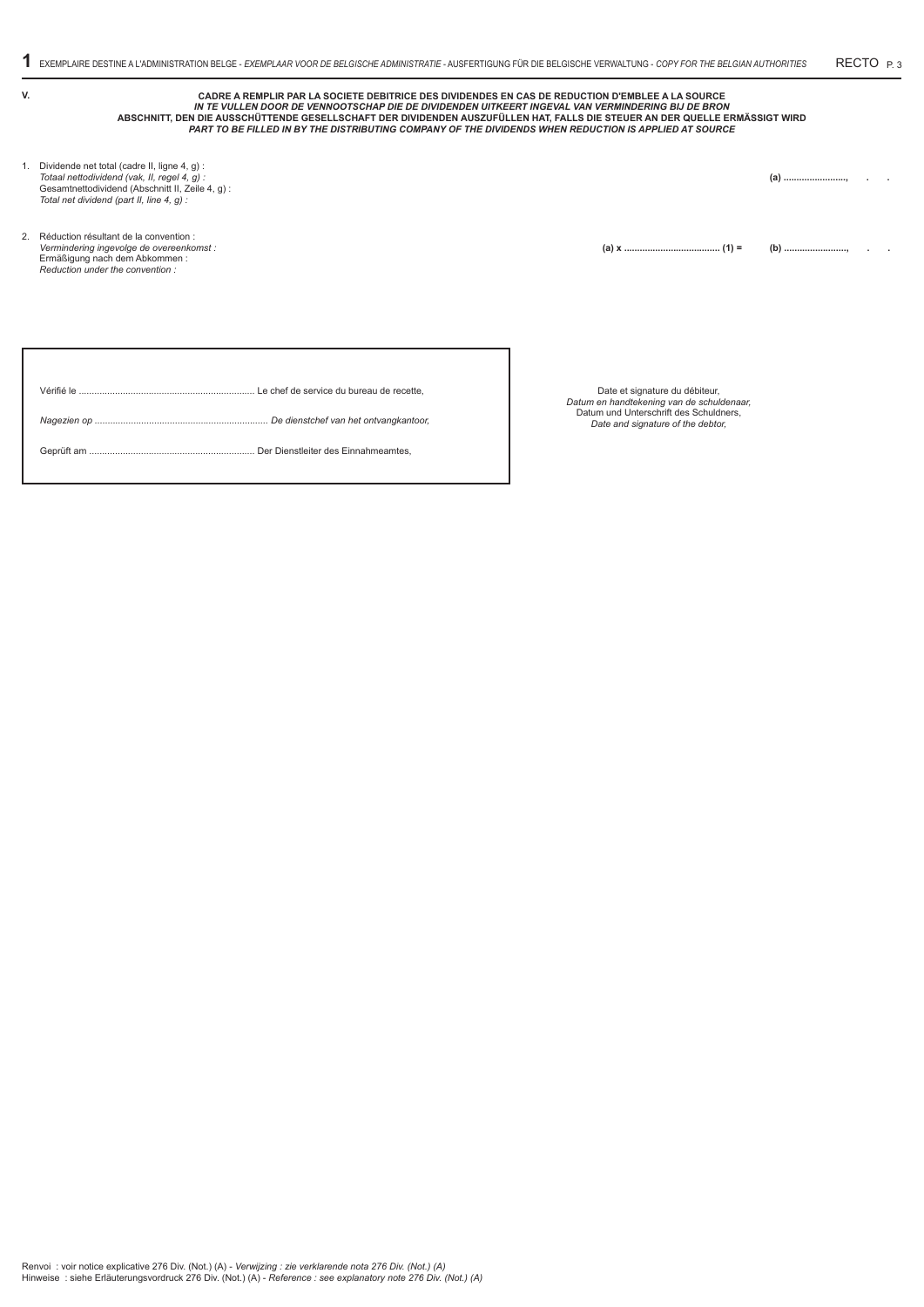| <b>CONTACT DETAILS</b>         |                                       |  |
|--------------------------------|---------------------------------------|--|
| <b>PRIMAR CONTACT</b>          | <b>KASE HARBES</b>                    |  |
| DOMESTIC PHONE / FA (U.S.)     | 1-800-915-3536 / 1-800-985-3536       |  |
| <b>INTERNATIONAL PHONE/ FA</b> | 1-212-747-9100 / 1-212-747-0029       |  |
| <b>EMAIL ADDRESS</b>           | <b>KASEHARBESGLOBETA.COM</b>          |  |
| <b>COMPAN</b>                  | <b>GLOBETA AS AGENT FOR BN MELLON</b> |  |
| <b>STREET ADDRESS</b>          | 90 BROAD STREET 16TH FLOOR            |  |
| CIT/STATE/ZIP                  | <b>NEW ORK, N 10004</b>               |  |
| <b>ADDITIONAL CONTACTS</b>     | <b>ENN LIN</b>                        |  |

BNY Mellon, offers ESP powered by GlobeTax, to simplify the transmission of beneficial holder data. Reuired documentation, as outlined in this Important Notice, must be received by the Depositary before the claim can be considered valid.

These claims should be submitted through the following web site. (Reuires a one time registration) httpsesp.globetax.com

Please contact asey Harbes at 1 800 915 3536 if you have any uestions about this process.

## **PLEASE NOTE :**

WHEN SUBMITTING RELIEF AT SOURCE CLAIMS THROUGH ESP, YOU MUST SELECT THE RELIEF AT SOURCE OPTION AND SUBMIT ALL APPROPRIATE DOCUMENTATION BY THE DEADLINE SET FORTH IN THIS **IMPORTANT NOTICE.** 

SELECTING OPTIONS OTHER THAN RELIEF AT SOURCE, WILL NOT BE CONSIDERED FOR RELIEF AT SOURCE.